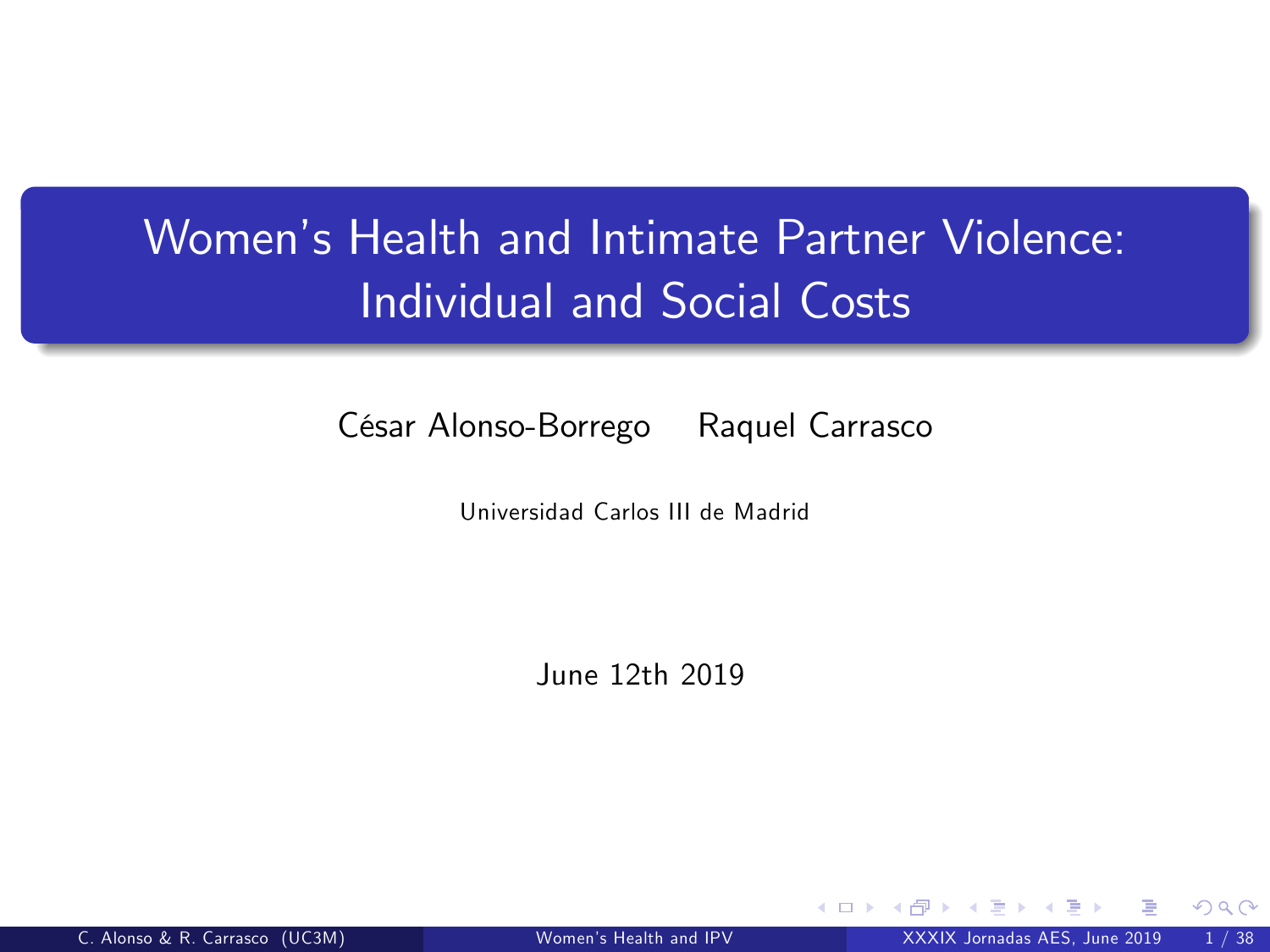#### <sup>4</sup> Motivation

- <sup>2</sup> Data and descriptive evidence
- <sup>3</sup> Empirical model
- <sup>4</sup> Results

**≮ロ ▶ ⊀ 伊 ▶** 

 $\mathcal{A}$  . E K  $299$ 

重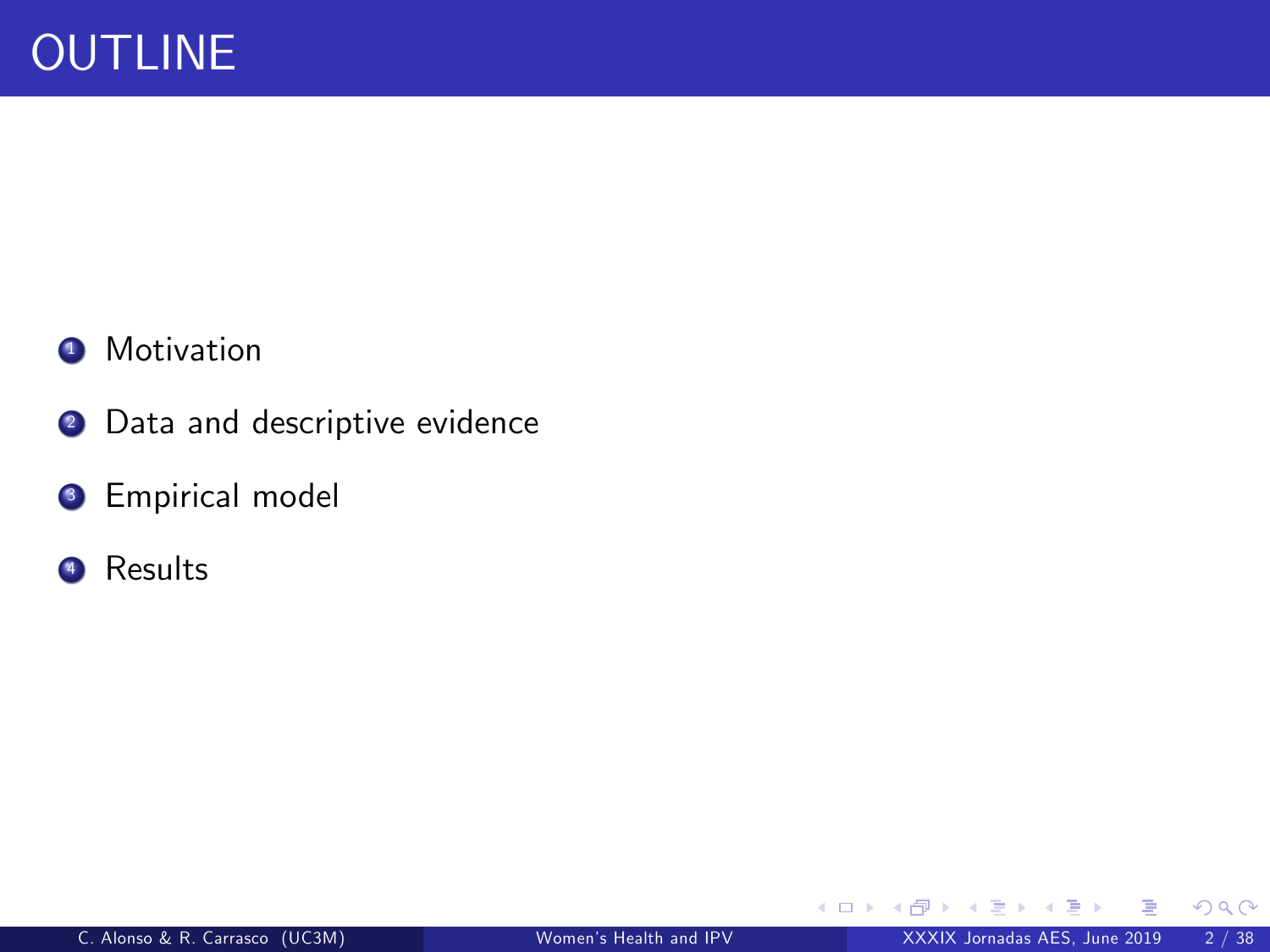- Violence against women (VAW), very specially intimate partner violence (IPV), is a social blot worldwide.
	- It is a extreme manifestation of gender discrimination.
	- It represents an obstacle to socioeconomic development.
- According to the Special Eurobarometer by the EC (2010):
	- About 25% of European women experience domestic violence some time in their lives.
	- $\bullet$  6 10% suffer IPV in a given year.
- However, IPV has not surged as a major problem of social concern in most countries.
	- In the Spanish citizen barometer of December 2017 (CIS, study no. 3199), VAW was ranked as the 16th problem of concern. Only 1.8% reported this problem among the three main problems.

**K ロ ▶ K 何 ▶ K 手**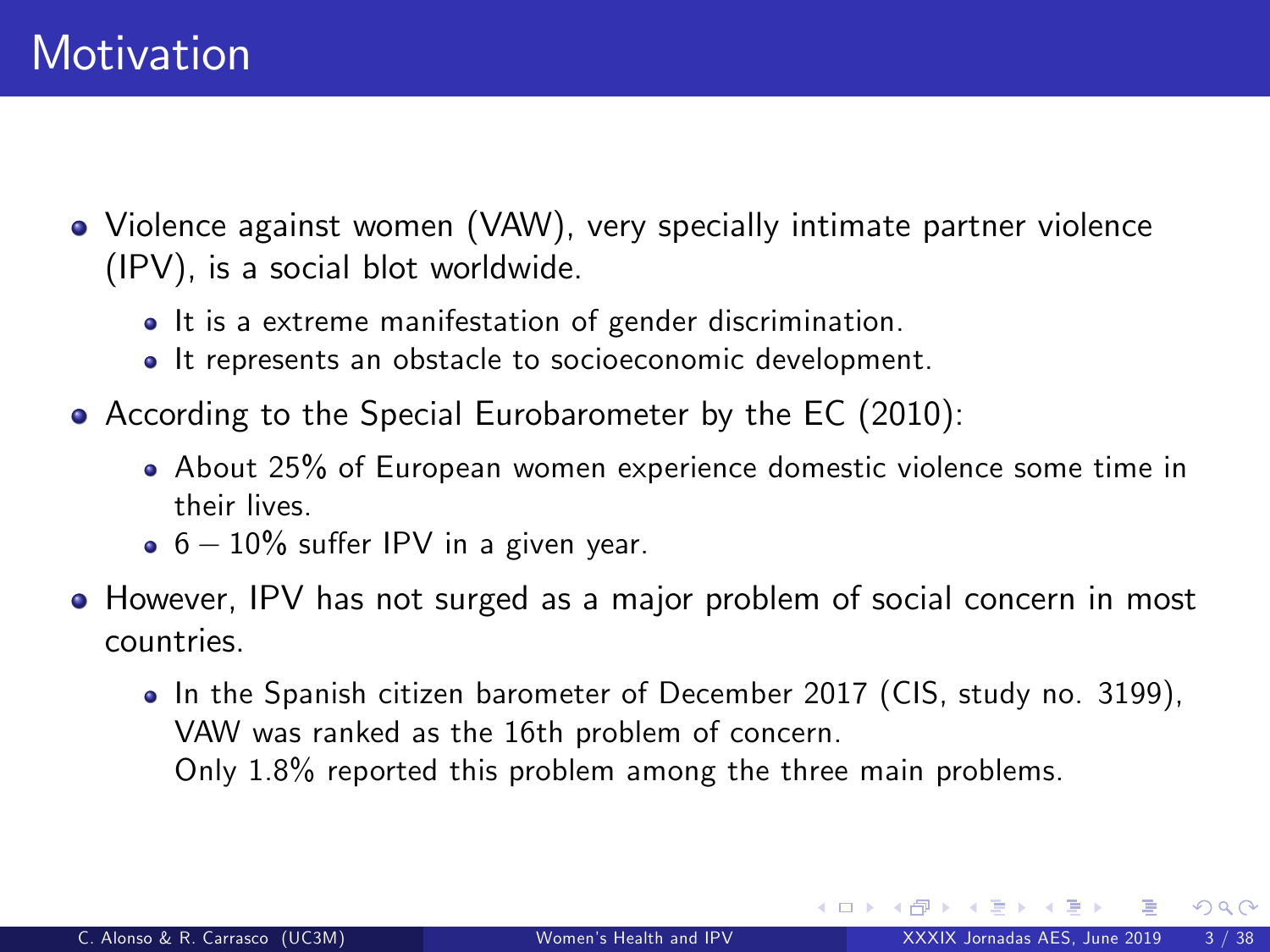- IPV is still seen mostly as a private issue that entails mostly private costs.
- However, IPV might entail substantial public costs too.
	- IPV is associated with further adverse womenís outcomes, such as labor market and health outcomes (Brown et al., 2008).
- **•** Hence, IPV might entail a substantial excess cost burden to the health system.

4 0 3 4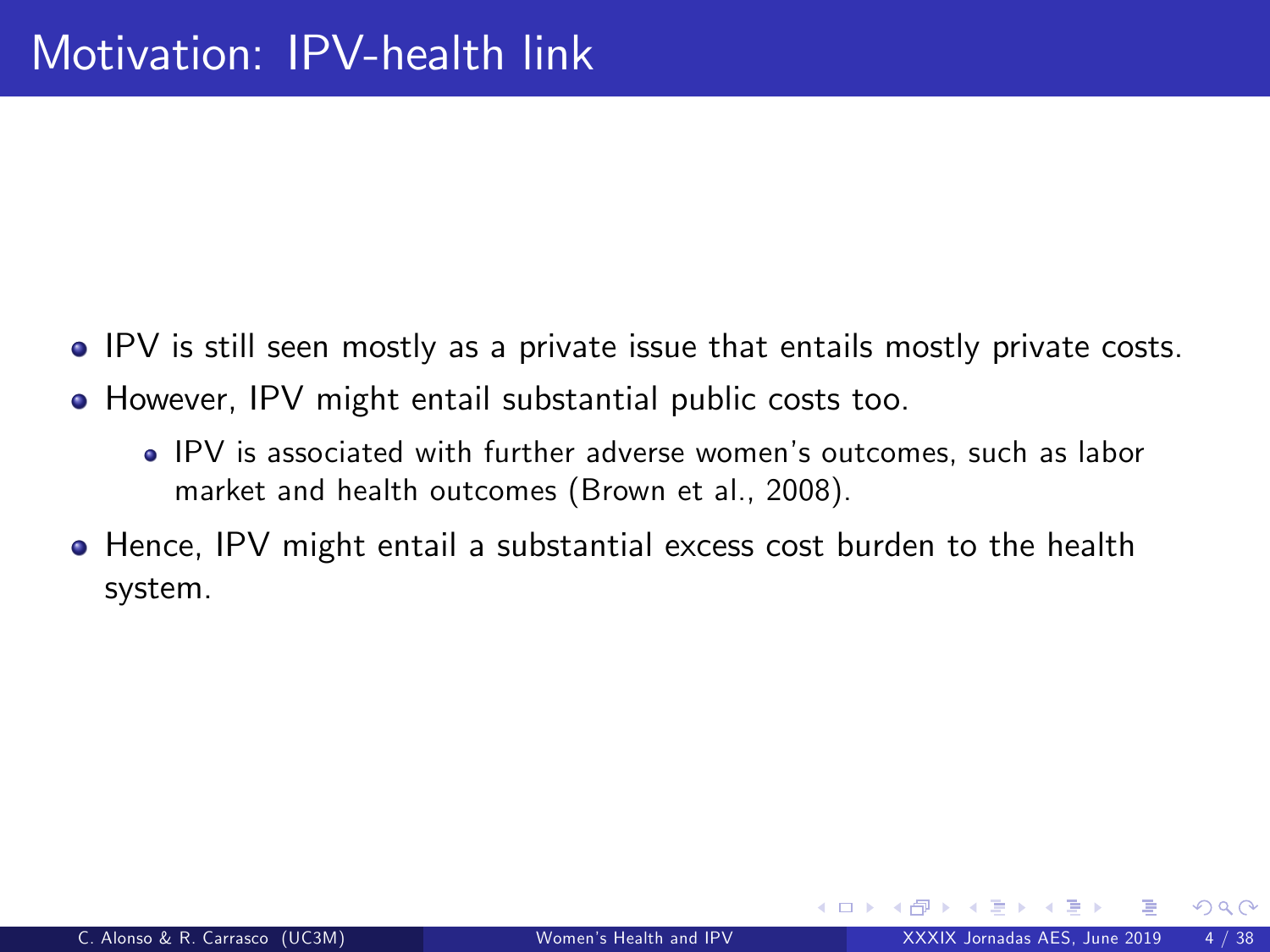- A relevant body of research, mainly from the medical literature, have provided an accurate description of IPV consequences on health, in two instances:
	- The association of IPV and health status (Ellsberg et al., 1994; Roberts et al., 1998; Campbell, 2002; Bonomi et al., 2006).
	- The burden that IPV places on health care systems (Koss et al., 1991; Rivara et al., 2006; Brown et al., 2008; Wisner et al, 2008; Kruse et al., 2011).
		- On average, abused victims experience more operative surgery, prescriptions, health care, and hospital stays than non-victims.
- Contributions from the economic literature are scarce.
	- Aizer (2011) overcomes potential endogeneity bias to measure causal effect of IPV on newborn weight.
	- Rice and Vall Castelló (2018) analyzes the causal link between withdrawal of healthcare and changes in help-seeking behavior of victims.

**K ロ ▶ K 何 ▶ K**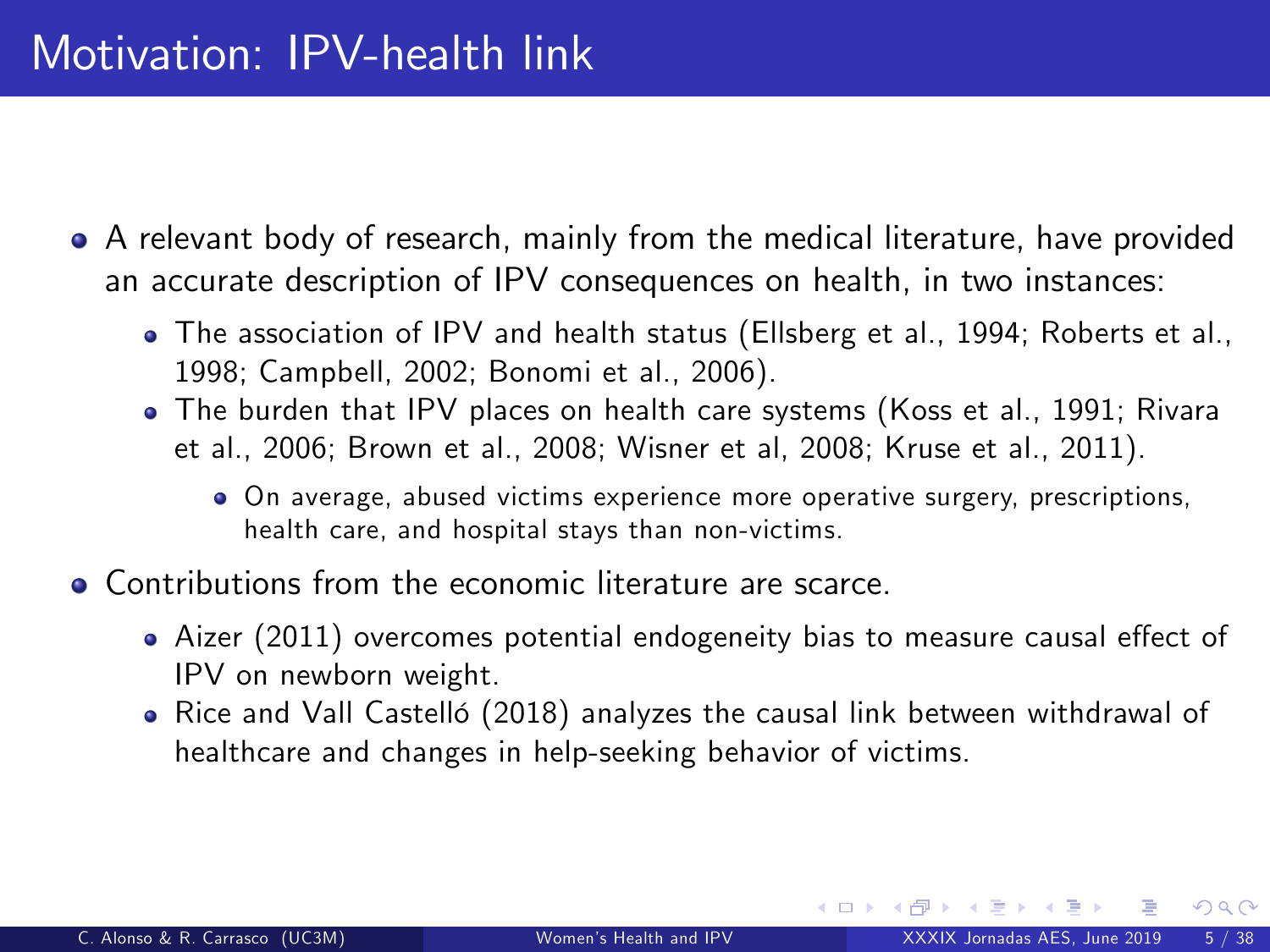- However, most contributions establish association between:
	- IPV and health outcomes:
	- IPV and healthcare cost burden.
- But causality cannot be established.
- **•** Endogeneity bias.
	- E.g. if bad health outcomes are more likely for women whose unobserved characteristics are associated with an increasing (decreasing) risk of IPV, it will tend to overestimate (underestimate) the causal effect.

イロト イ币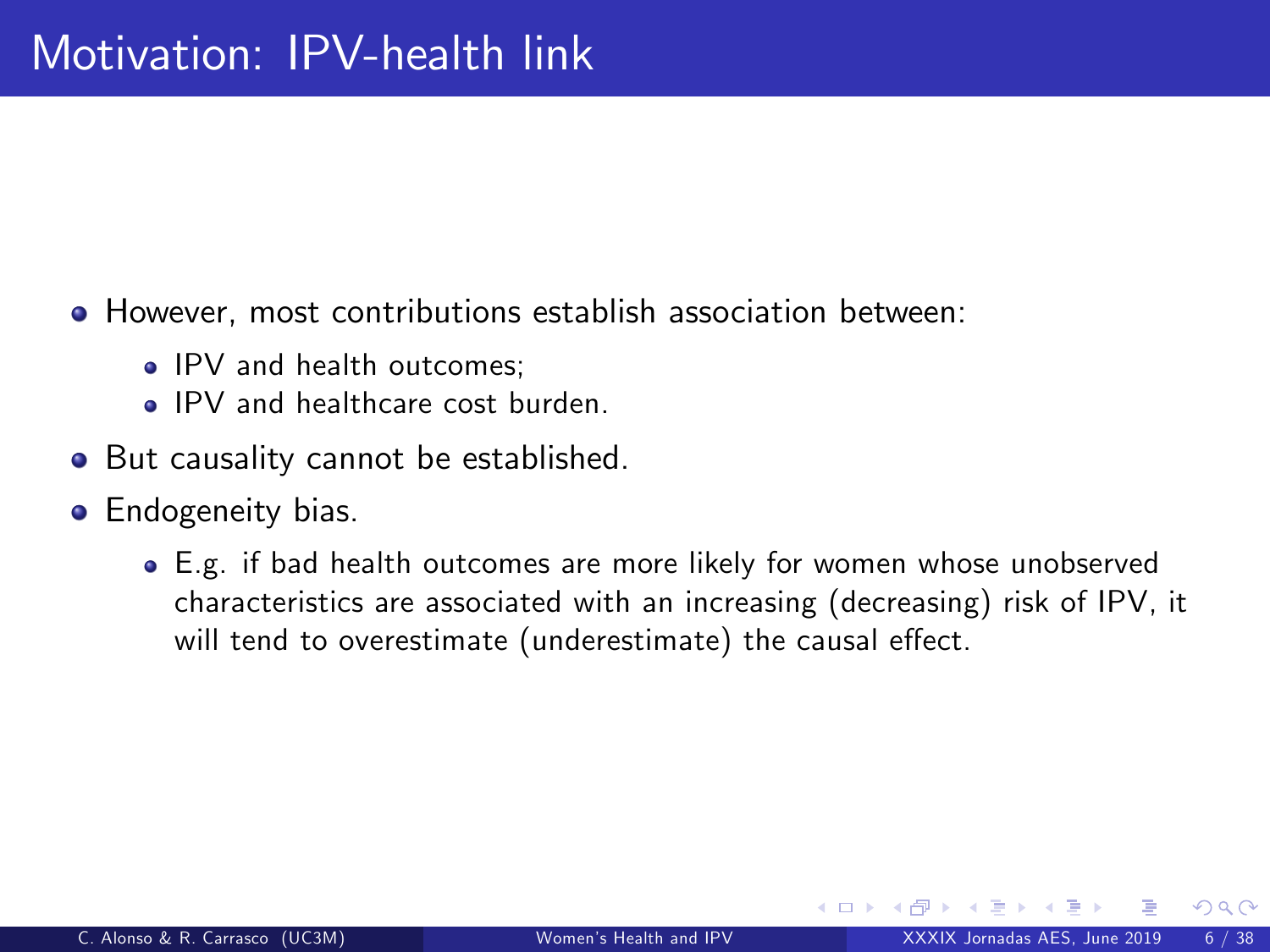- We analyze the impact of IPV on health and the subsequent cost due to excess use of medical services.
- The major challenge is to gauge the causal effect of IPV on health status.
	- Key to yield more effective policy recommendations.
- $\bullet$  Estimate the causal effects of:
	- **a** IPV on woman's health.
	- IPV on the excess healthcare costs.
- For such purposes, we use individual-level Spanish data.

**∢ ロ ≯ - ∢ 何**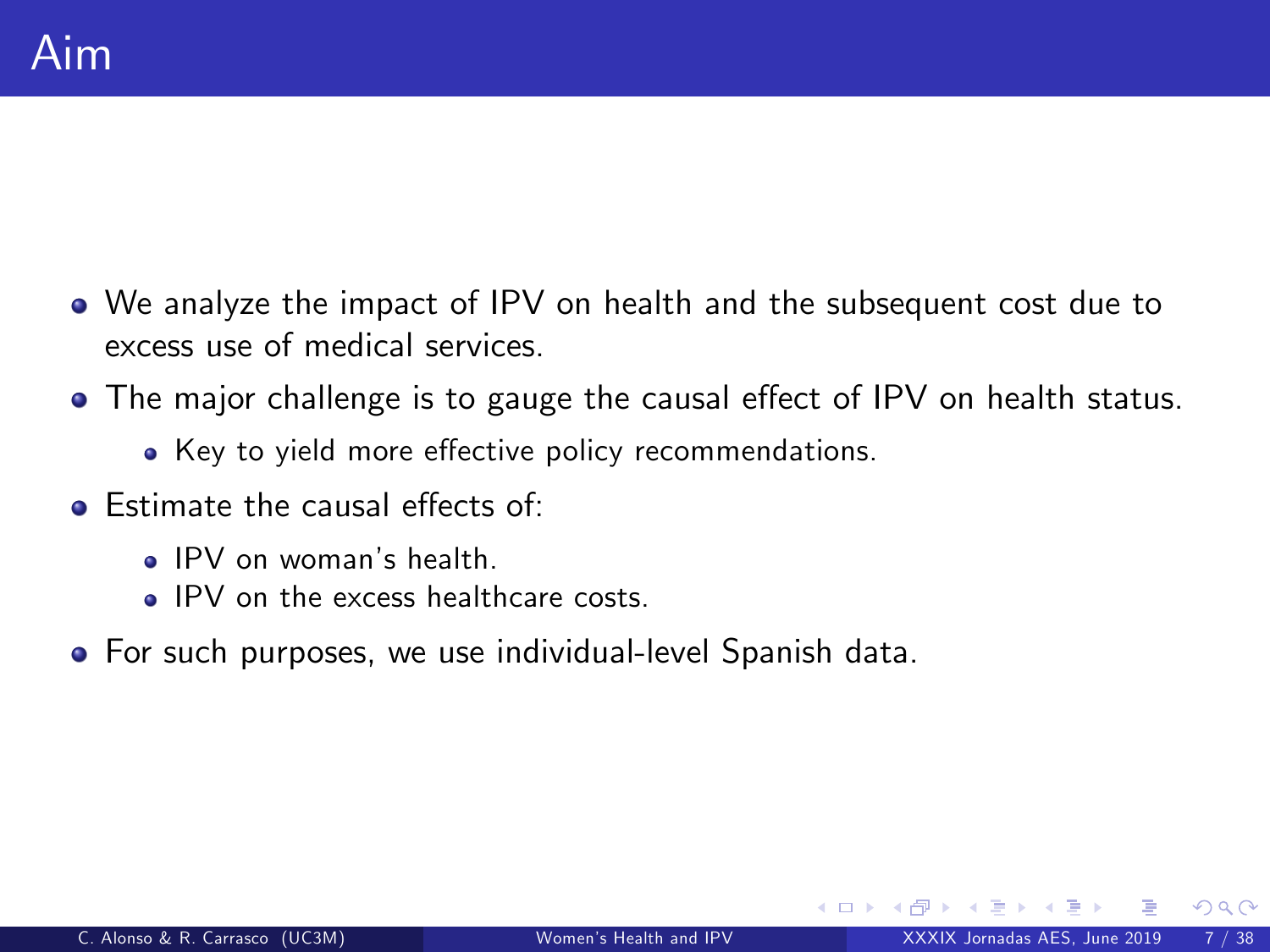- Lack of a single data base that includes womanís information on IPV, health status and measures of healthcare care utilization.
- Instead we have two complementary data sets that provide representative samples for the same year, 2011:
	- The Spanish Violence Against Women Survey (VAWS) provides womanís information on IPV and health status but not on healthcare care use.
	- The Spanish National Health Survey (NHS) provides information on several measures of healthcare care use and health status, but not on IPV exposure.
	- Both surveys provide comparable information on characteristics of each woman and her environment.

**←ロ ▶ ← イ 同 →**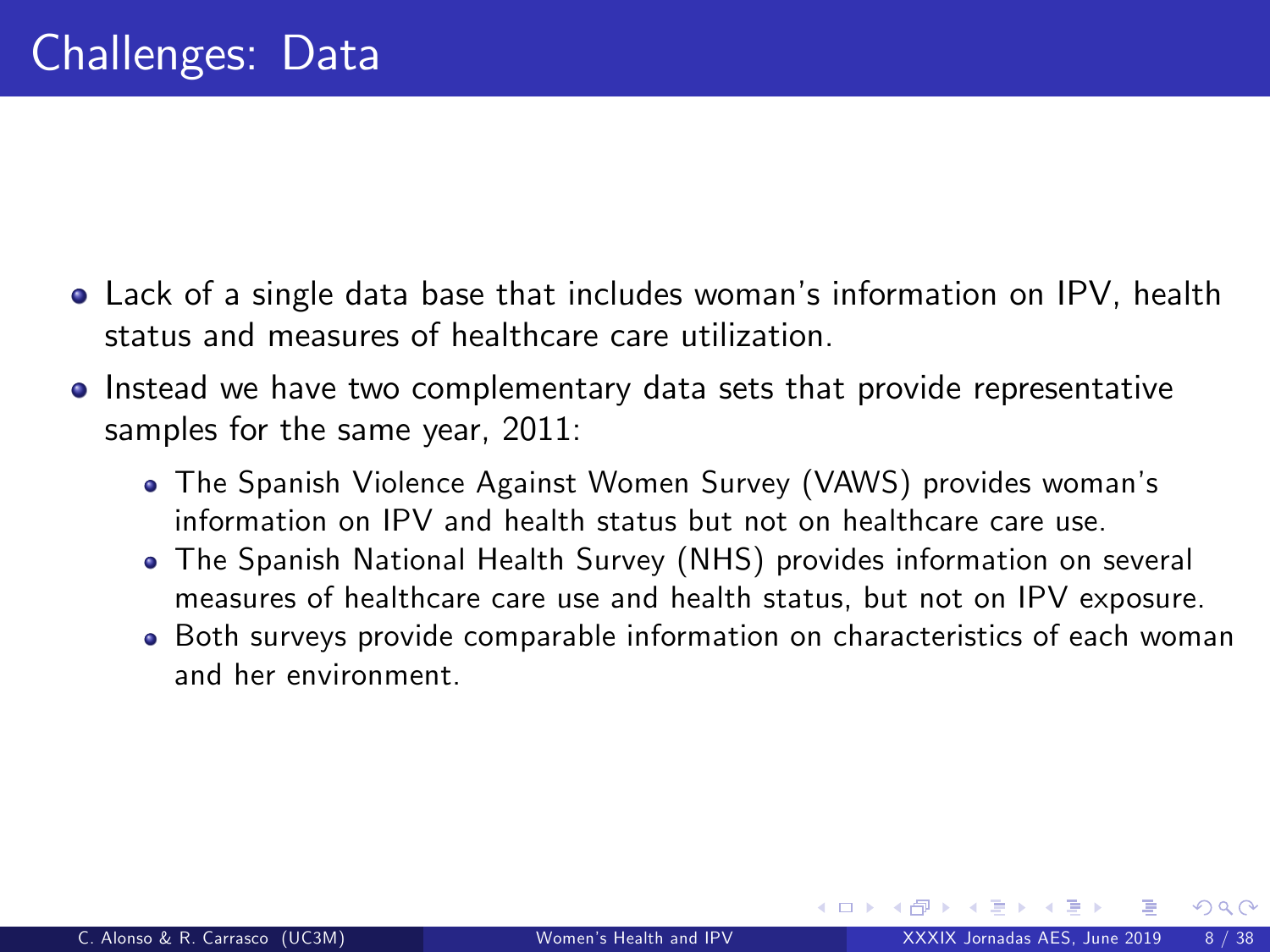- Potential endogeneity of main variables of interest.
- We must account for endogeneity bias to identify the effect of:
	- IPV on health.
	- **Health on use of healthcare services**

4 **D** F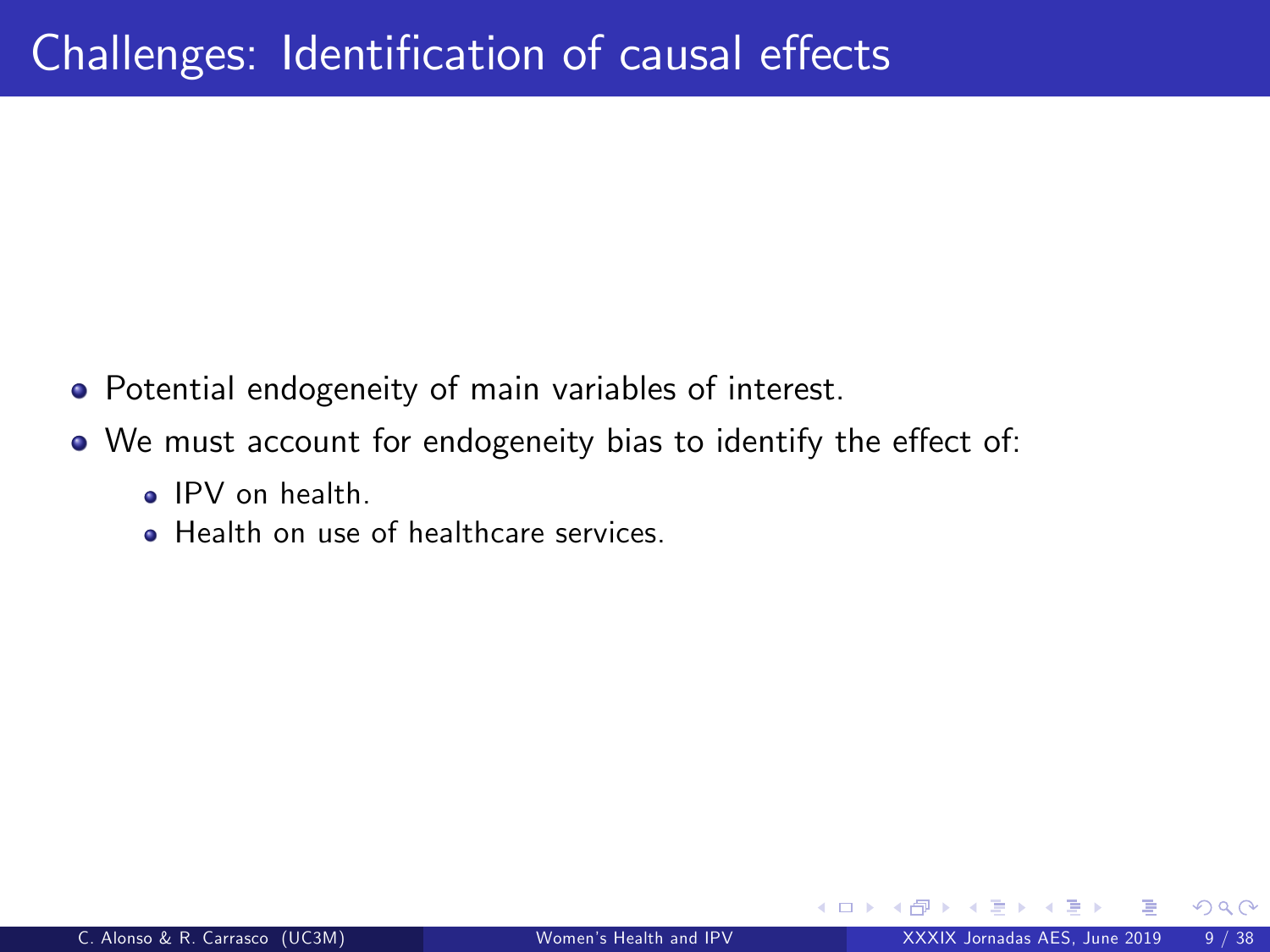## Our approach: exploiting complementary data sets

- **If both VAWS and NHS samples are compatible, we can combine them** (Arellano and Meghir, 1992).
	- Inasmuch most of the variables common to the two data sets are defined alike and both data sets are drawn from the same population, it seems plausible NHS and VAWS samples to be compatible.
- To check compatibility, we need a comparable set of conditioning variables common to both samples.
	- The main focus must be the conditional distribution of the health status variable.
	- $\bullet$  To that end, we must estimate specifications for health status on a set of common conditioning variables:
		- $\rightarrow$  Test for the equality of slope coefficients between both samples.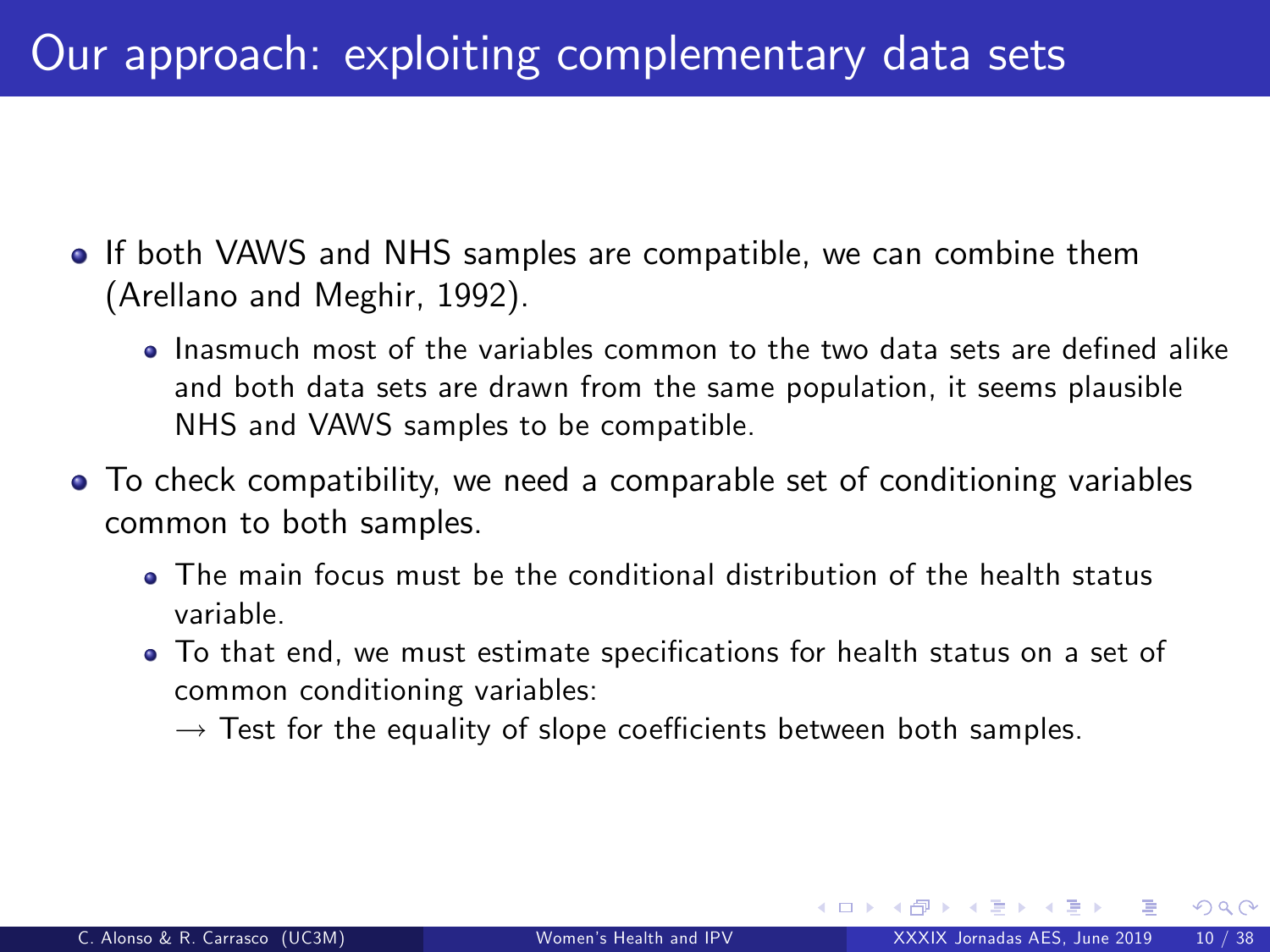If sample compatibility is not rejected, we will proceed in several steps:

- 1. Estimate a model of womanís health status (using the VAWS sample), as a function of IPV and a set of conditioning variables  $\rightarrow$ estimated marginal effect of IPV on health status.
	- We consider:
		- the ordered discrete nature of health status (HS);
		- the potential endogeneity of IPV in the HS equation.
- 2. Estimate a model of use of healthcare services (using the NHS sample), as a function of a health index and a set of conditioning variables  $\rightarrow$ estimated marginal effect of health status on use of healthcare services.
	- We consider:
		- **a** the discrete nature of healthcare use;
		- the potential endogeneity of health index in healthcare use equations.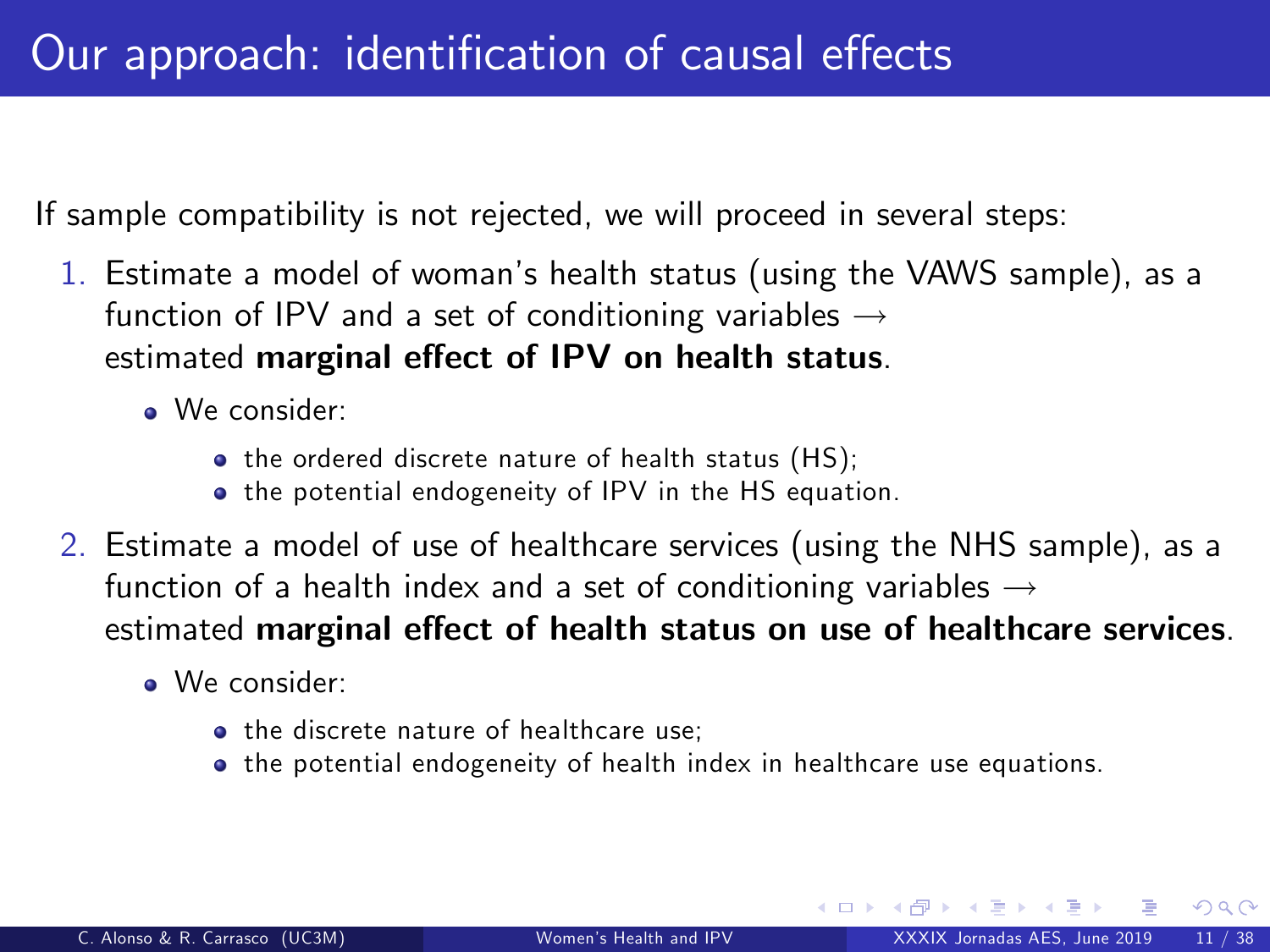- 3. Estimate the marginal effect of IPV on medical care costs as estimated marginal effect of IPV on health  $\times$ estimated marginal effect of health index on healthcare use.
- 4. Given the prevalence of IPV according to the VAWS survey (proportion or number of women experiencing abuse), the excess healthcare costs due to IPV is approximately the product of this last figure times the marginal effect obtained in the previous step.

 $\cap$   $\circ$   $\circ$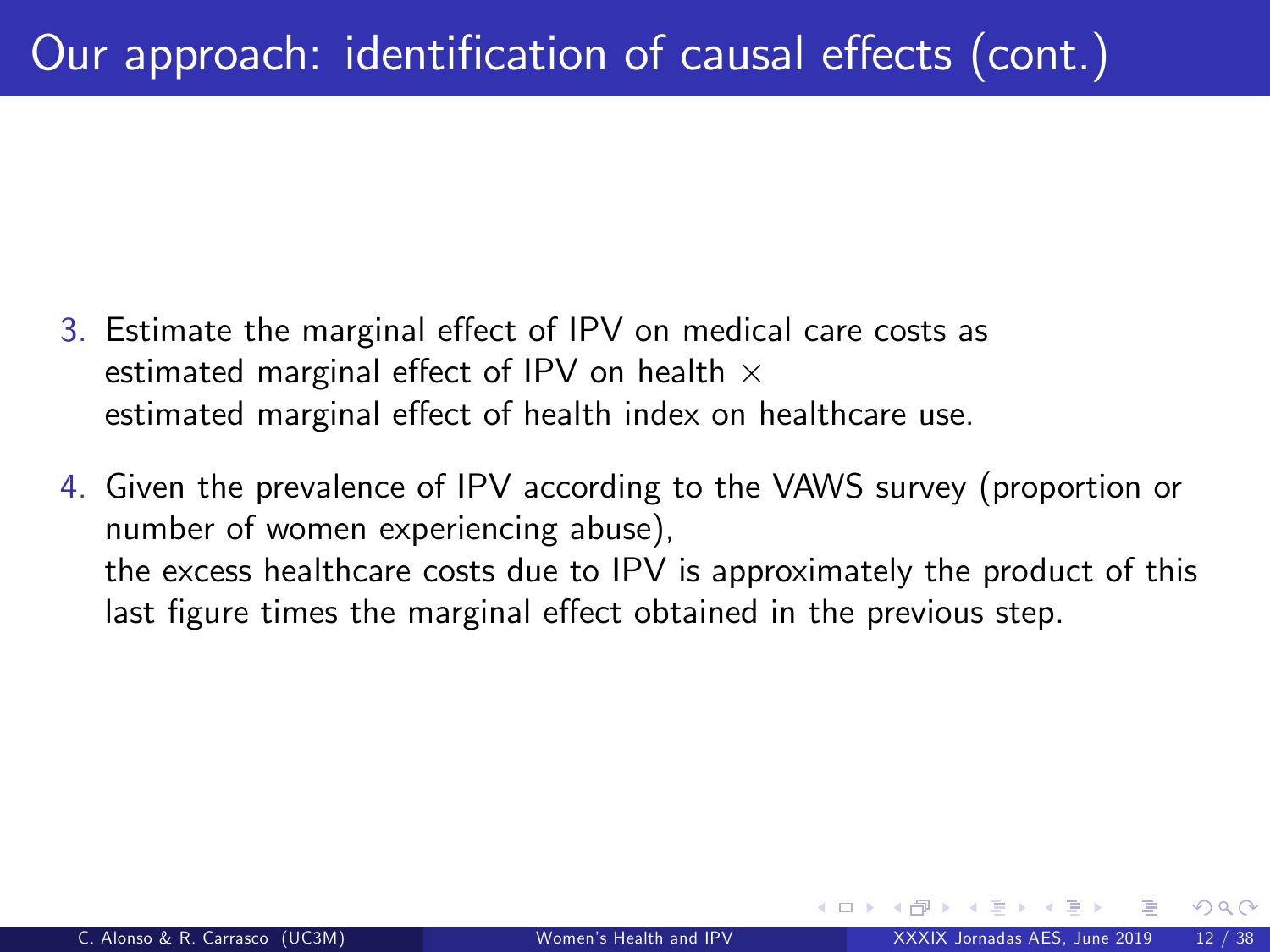- VAWS (Violence Against Women Survey) for Spain for 2011.
	- Representative sample for adult women living in Spain.
	- **Based on face-to-face interviews to women at their homes.**
	- Includes womanís individual information and IPV experience, household and environment characteristics and partner's information.
	- Also includes self-declared womanís health status for the 1st time.
- NHS (National Health Survey) for Spain for 2011.
	- Representative sample for people aged 15 and over living in Spain.
	- Based on face-to-face interviews at homes of interviewed.
	- Includes individual information of the interviewed and self-declared health status, household and sociodemographic characteristics and partner's information.
- $\bullet$  Sample selection criteria: Women 25  $-$  64 years, cohabiting with her partner (or who have cohabited with a partner in the last 12 months).

**←ロ ▶ ← イ 同 →**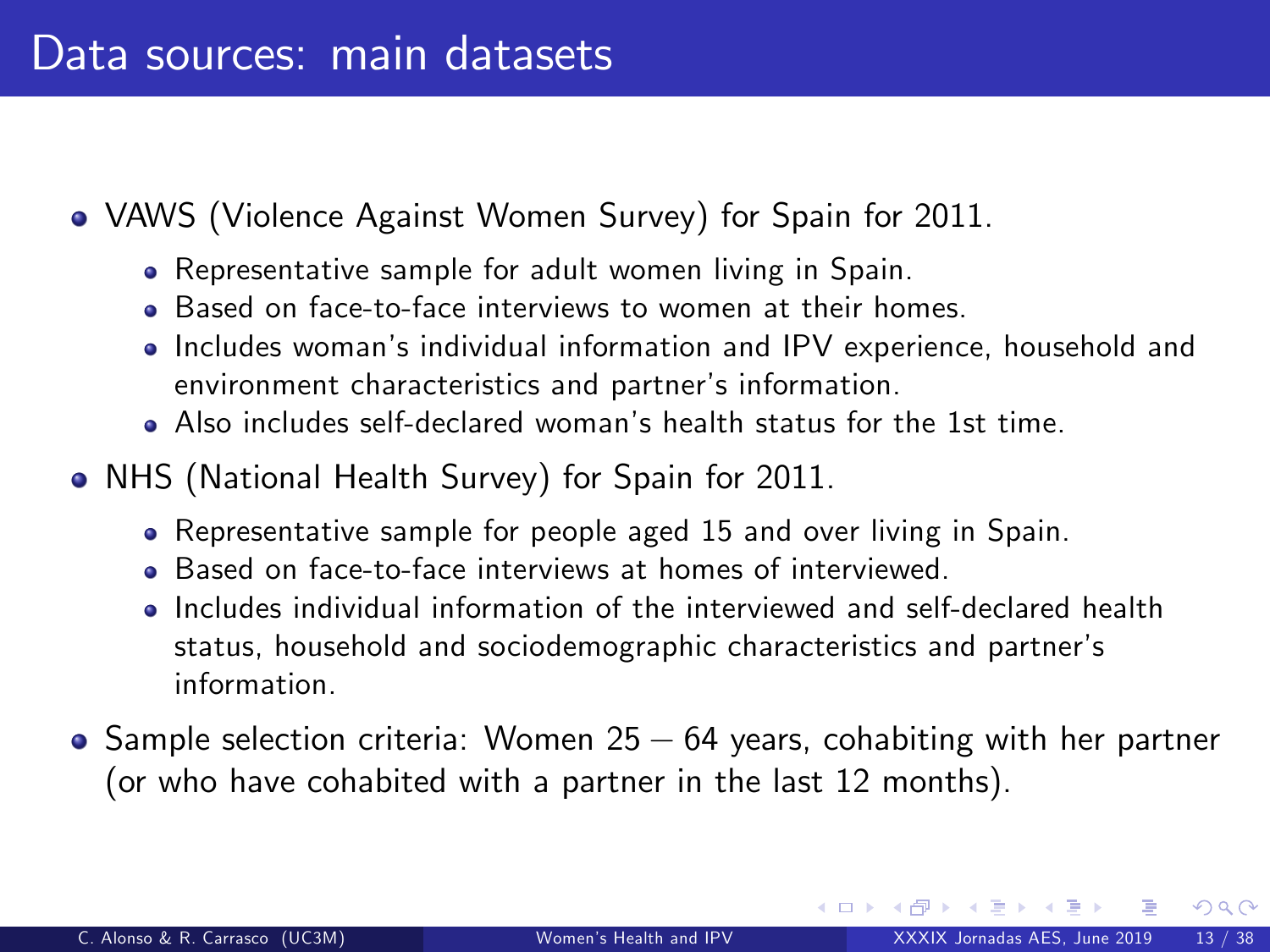- Health status: each interviewed woman are asked to rate their health as any of 5 discrete states. (VAWS & NHS)
	- $\bullet$  Its discrete ordered nature is accounted  $\rightarrow$  ordered response model.
- IPV: gathered by means of a multiple choice question module (26 abusive behaviors). (VAWS)
	- Based on direct questions about specific acts of violence, rather than generic questions, following gold standard methods (WHO, 2013).
	- Equals value 1 if partnerís respondent has frequently undertaken any of the 13 behaviors that are considered as serious abuse (physical or non physical).
- Use of healthcare services: three binary variables of utilization of the following health services in the last 12 months: (NHS)
	- hospitalization;
	- **e** emergency care;
	- $\bullet$  consumption of sedatives and/or antidepressants.

イロト イ押 トイヨ トイヨ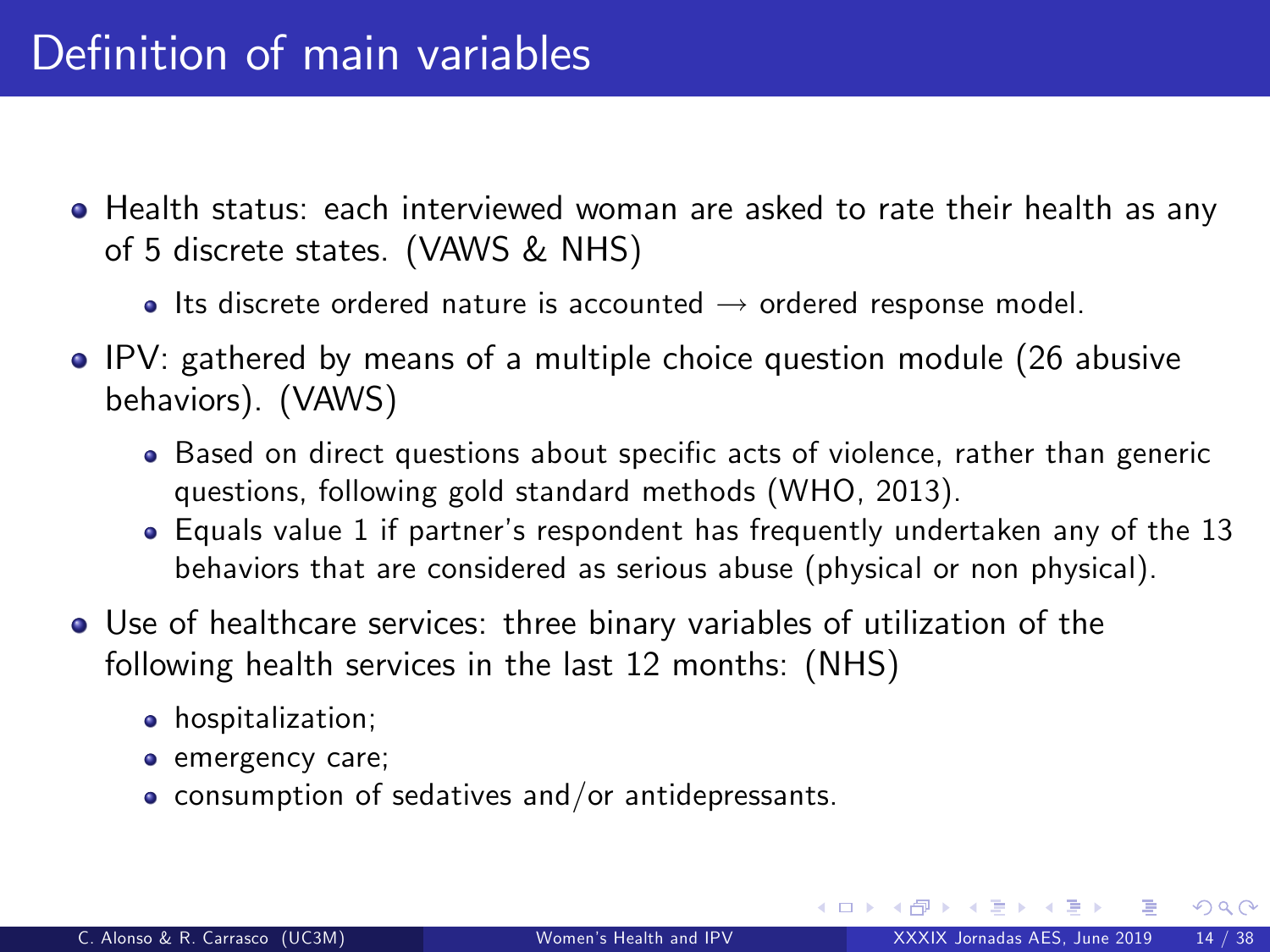IPV:

- About 12% of women in the sample reported IPV (either physical or non physical).
- Significant negative association between IPV and health status.

|            | Health status |    |               |      |             |                       |
|------------|---------------|----|---------------|------|-------------|-----------------------|
| IPV status | Very          |    | Bad Med- Good |      | <b>Verv</b> | Eq.                   |
|            | bad           |    | iocre         |      | good        | test                  |
| No         | 1.4           | 39 | 20.6          | 58.2 | 16.0        |                       |
| Yes        | 28            | 76 | 32.1          | 48.7 | 8.8         | $0.0000$ <sup>§</sup> |

Table 5 - Self-declared health status by IPV status (%)

• Large differences in health states by IPV status.

<span id="page-14-0"></span> $\Omega$ 

4 0 8 4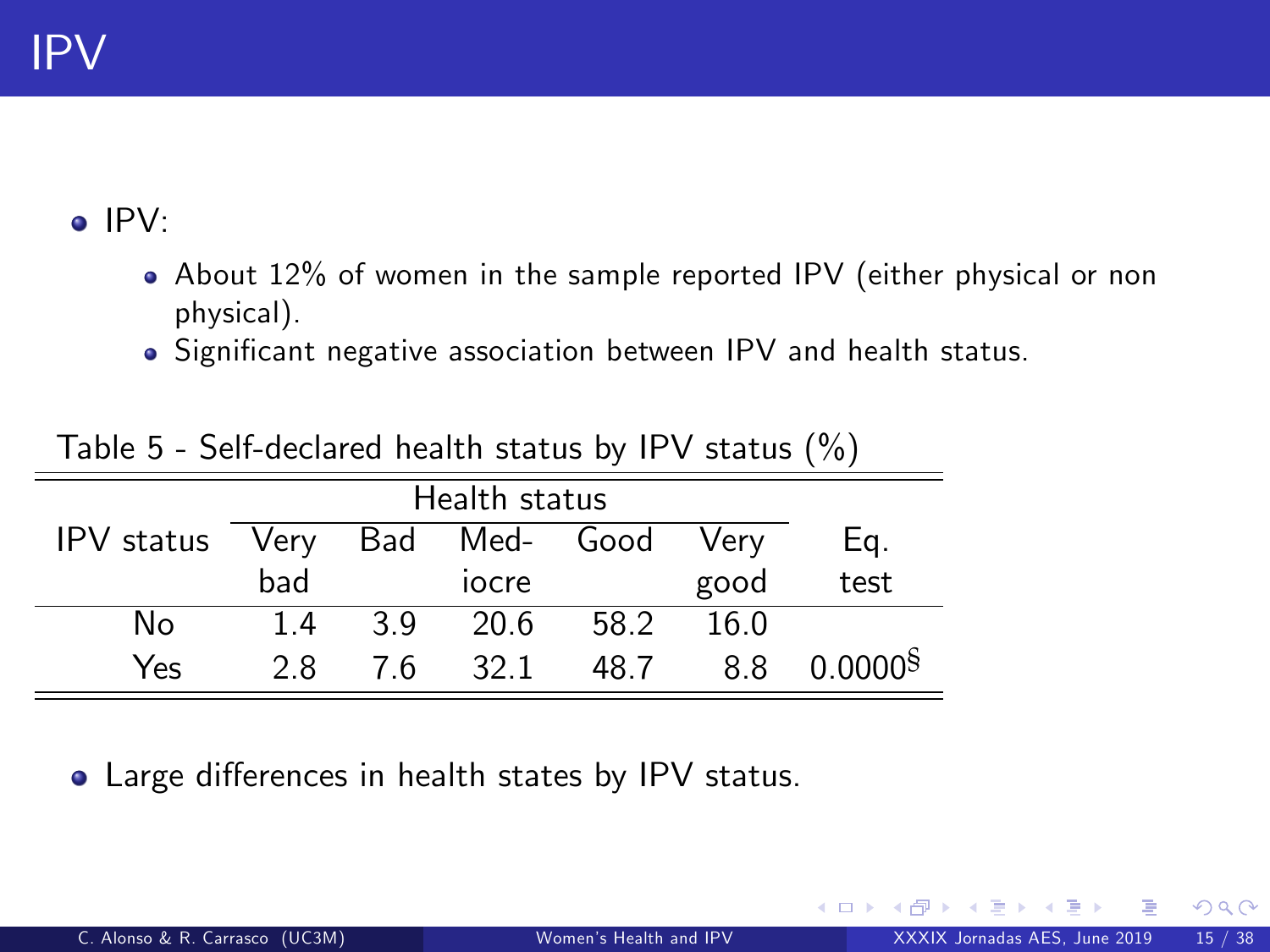- Stepwise approach using the two main data sets (VAWS & NHS) -after checking their compatibility $-$ .
	- Estimate the effect of IPV on HS (using the VAWS).
	- Estimate the effect of HS on use of healthcare services (using the NHS).
	- **Estimate the effect of IPV on use of healthcare services.**

<span id="page-15-0"></span>4 0 3 4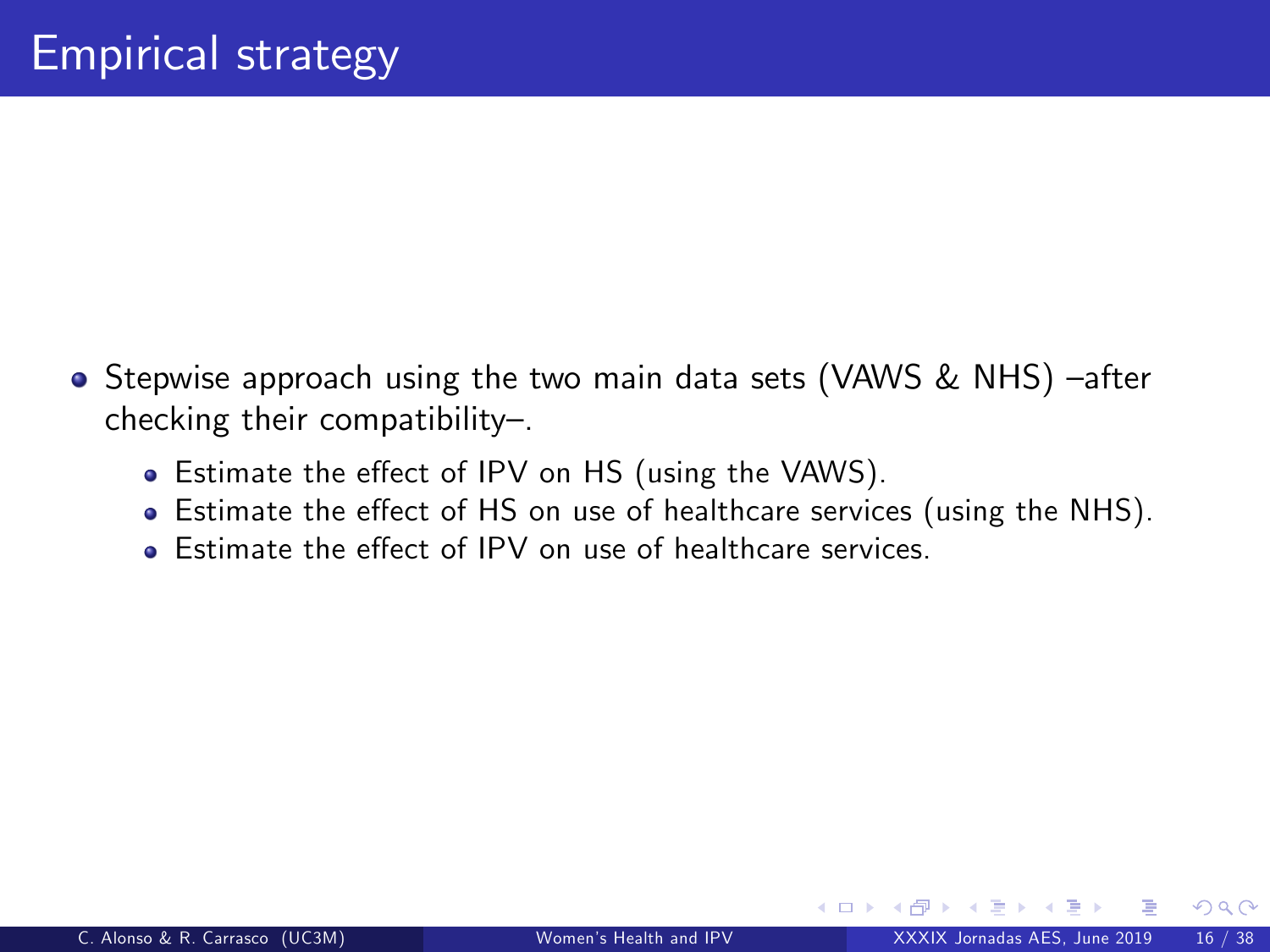#### Let

- $HS^*$ : (continuous) latent process driving woman's health;
- $IPV^*$ : (continuous) latent process driving IPV status.
- Assume they are characterized by the following underlying behavioral model:

<span id="page-16-0"></span>
$$
HS^* = \mathbf{X}_1' \boldsymbol{\beta}_1 + \gamma \textit{IPV} + \mathbf{v}_1, \tag{1}
$$

<span id="page-16-1"></span>
$$
IPV^* = \mathbf{Z}_1' \delta_1 + \mathbf{v}_2, \tag{2}
$$

where:

- $IPV = 1 (IPV^* > 0)$ : binary indicator of IPV;
- $\bullet$   $X_1$ ,  $Z_1$ : sets of exogenous variables (there can be some overlap);
- $v_1$ ,  $v_2$ : corresponding unobserved error terms.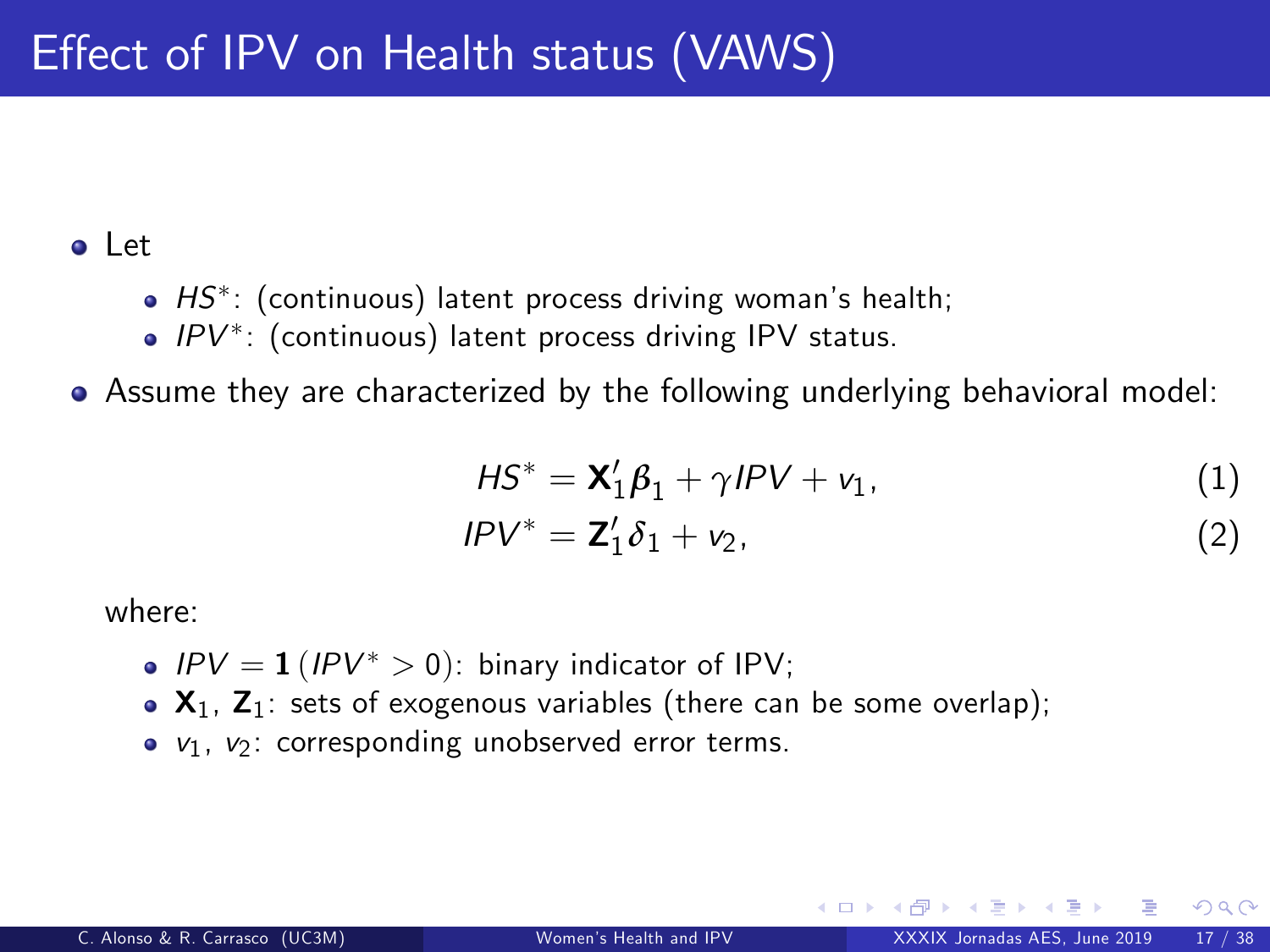- The continuous latent variable featuring health  $H S^\ast$  is not fully observed.
- $\bullet$  Instead, observed HS is reported as any of 5 ordered discrete states.
- $\bullet$  Assume observed self-reported health HS reflect woman's underlying health  $HS^*$  through

$$
HS = s \quad \text{if and only if } \pi_{s-1} < HS^* < \pi_s, \ s = 1, \dots, 5
$$

where  $\pi_0 = -\infty$ ,  $\pi_5 = +\infty$ ,  $-\infty < \pi_{i-1} < \pi_i < +\infty$  (j = 1, ..., 4).

- If  $v_1$  in [\(1\)](#page-16-0) were normal and independent of  $v_2$  in [\(2\)](#page-16-1), so that IPV would be exogenous  $\Rightarrow$ ordered probit model for self-reported health.
	- The parameters  $\pmb{\beta}_1, \gamma$  of eq.  $(1)$  could be estimated separately by ML.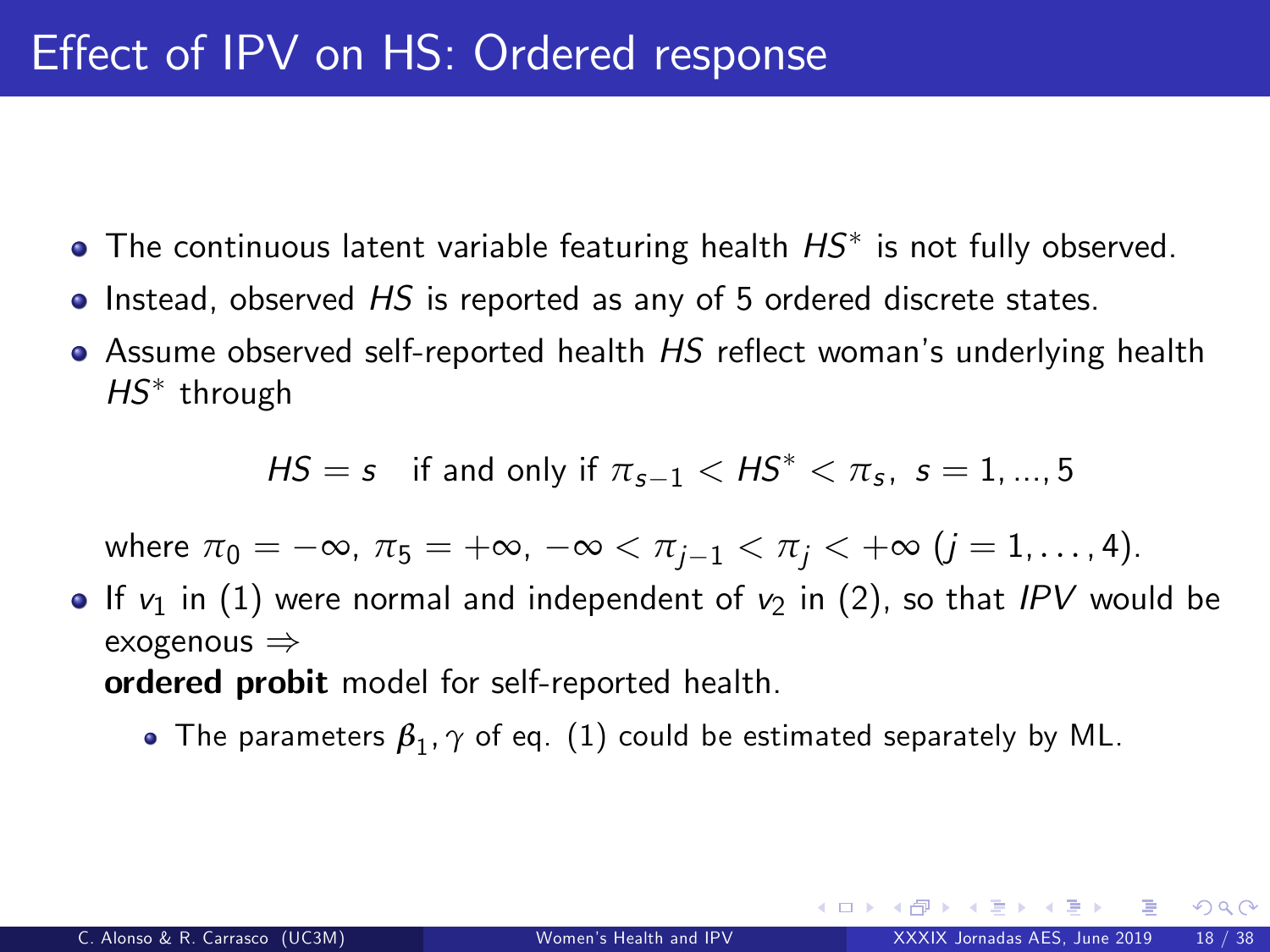- $\bullet$  But if  $v_1$ ,  $v_2$  not independent, parameters in [\(1\)](#page-16-0) cannot be estimated separately.
- Let  $Z_1$ , instrument set for IPV
	- If  $IPV \mid \mathbf{X}_1, \mathbf{Z}_1 \sim N\left(\mu_{IPV}\left(\mathbf{X}_1, \mathbf{Z}_1\right), \sigma^2_{IPV}\right)$ , parameters in  $(1)$  could be estimated by means of a two-stage method.
	- $\bullet$  However, IPV is a binary indicator  $\Rightarrow$  its (conditional) distribution cannot be normal  $\Rightarrow$

Two-stage methods not valid!!

We thus need to perform joint ML estimation of the two-equation model [\(1\)](#page-16-0) and [\(2\)](#page-16-1).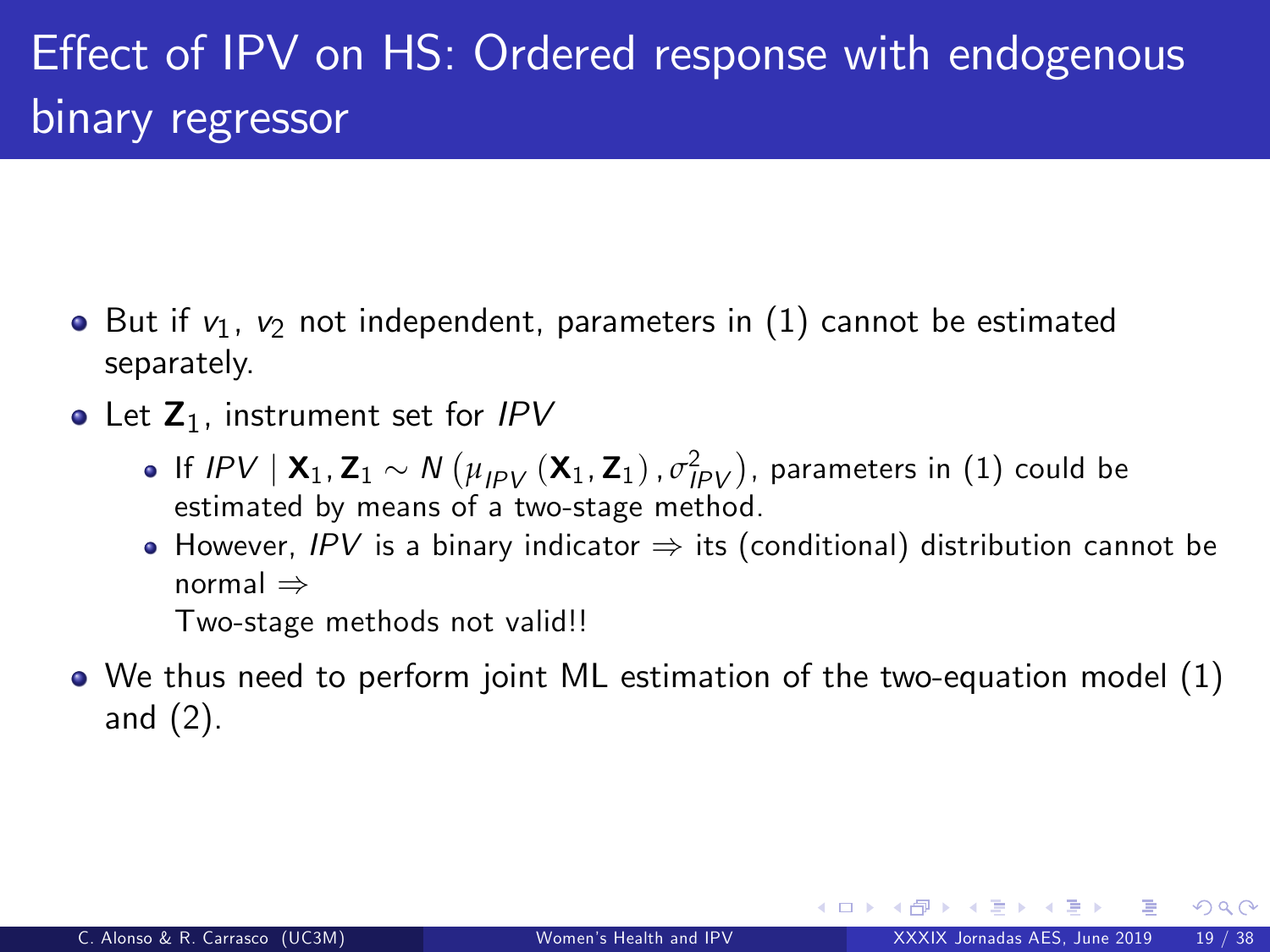- We aim at estimating
	- the parameters  $\beta_1^{}, \gamma, \delta_1^{},$
	- the 4 threshold parameters  $\pi_s$  (s = 1, ..., 4),
	- $\bullet$  the correlation coefficient  $\rho$ .
- Let  $d_s = \mathbf{1}(H S = s)$ : binary indicator taking the value 1 if  $H S^*$  falls in interval s and 0 otherwise.
- For a sample of  $i = 1, ..., N$  independent observations, the likelihood function is:

$$
L = \prod_{i=1}^{N} \prod_{s=1}^{S} (Pr(\pi_{s-1} < H S^* < \pi_s, I P V^* > 0))^{d_{is}}
$$

$$
\times\Pr(\pi_{s-1}<\mathsf{H}\mathsf{S}^*<\pi_s,\mathsf{IPV}^*<0)^{d_{is}}.
$$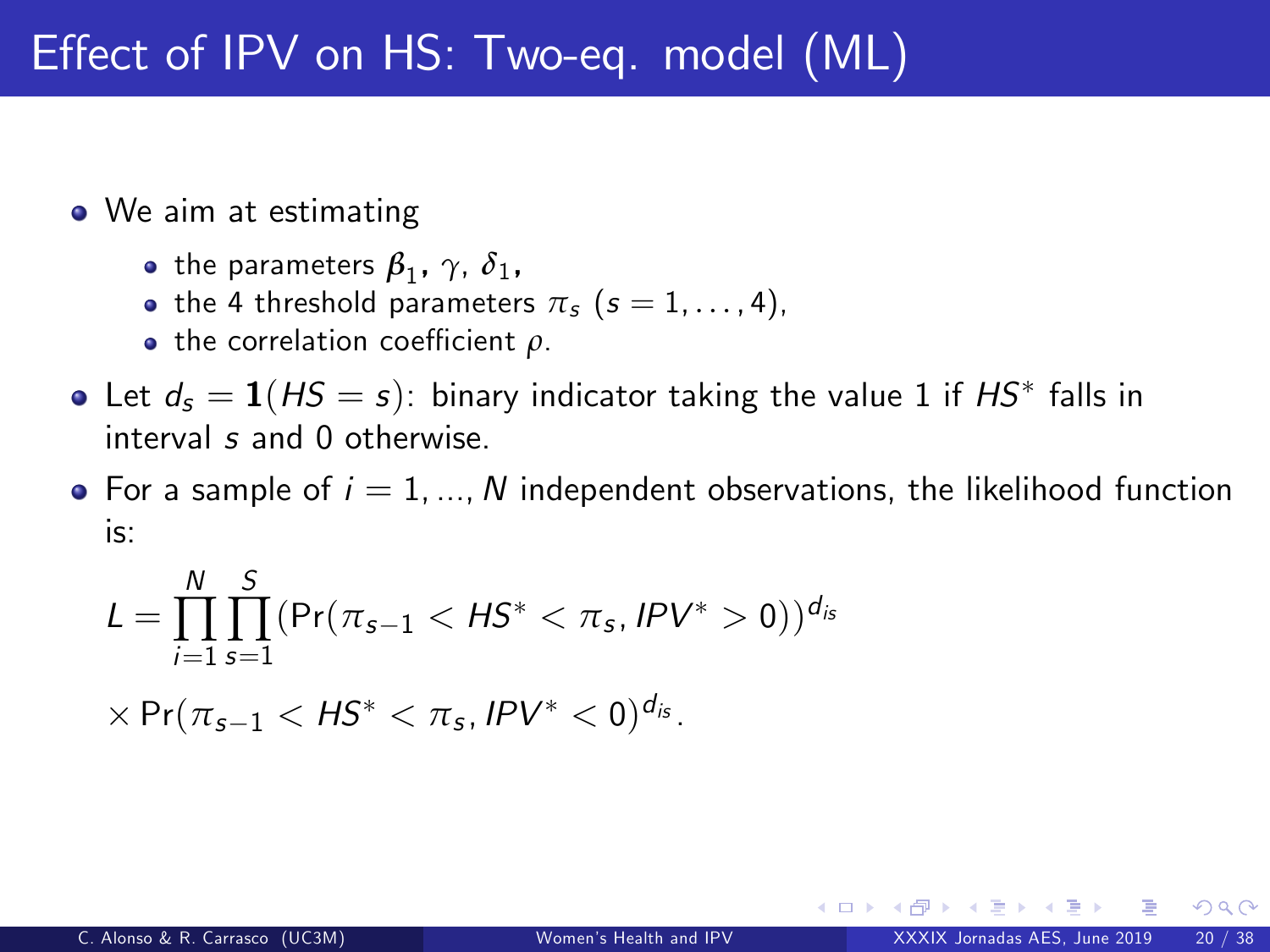- Exclusion restrictions are required for identification (Maddala, 1983).
- <span id="page-20-0"></span>We include indicators of womanís awareness of IPV episodes among her female acquantainces.
	- IPV episodes among her female relatives are disregarded to preclude effects via genetic transmission of IPV experience!!!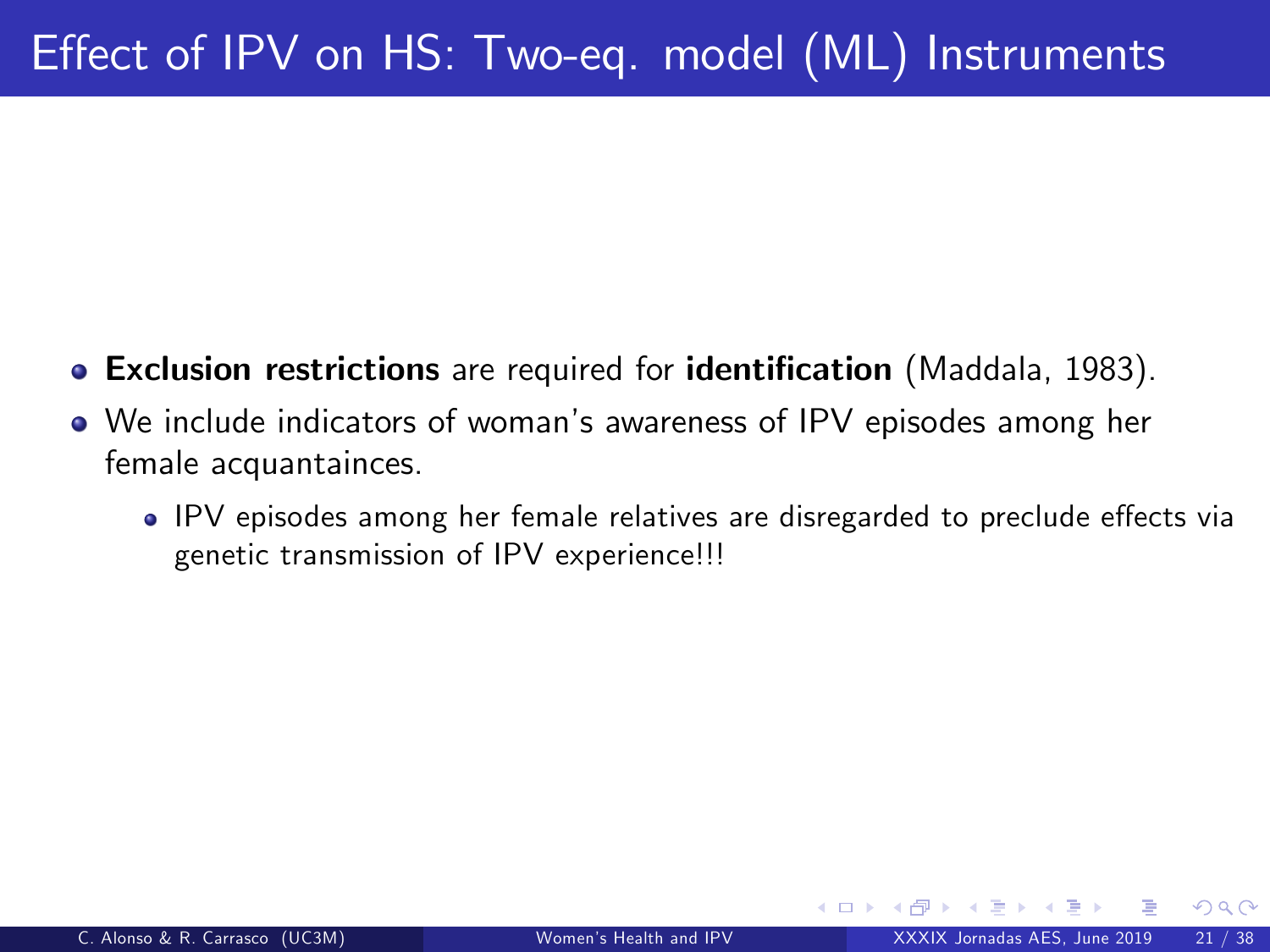## Effect of HS on healthcare use (NHS)

 $\bullet$  Let U be a binary variable on whether the woman uses a certain healtcare service.

$$
Pr (U = 1 | \mathbf{X}_2, H\mathbf{S}^*) = \Phi (\mathbf{X}_2' \boldsymbol{\beta}_2 + \alpha H\mathbf{S}^*) ,
$$
 (3)

where:

- $\mathbf{X}_2$ : set of covariates,  $HS^*$ : continuous latent health index.
- $\pmb{\beta}_2$ , α: coefficients associated to **X**<sub>2</sub>,  $HS^*$ .
- $\bullet$  There is a potential selection problem as  $HS^*$  potentially correlated with omitted factors that might increase the probability of healthcare use.
- We could specify a model for  $H S^{\ast}$  as a function of a set of variables that affects  $U$  only through  $H\!S^*$ :

$$
HS^* = \mathbf{Z}'_2 \delta_2 + \mathbf{v}_3,\tag{4}
$$

<span id="page-21-0"></span>(□ ) (f)

- In addition of sociodemographic variables we should include potential determinants of individual HS that do not directly healthcare use:
	- . Bad quality of drinkable water at woman's home.
	- Province-level information on air pollutants rel[eas](#page-20-0)e[d](#page-22-0) [b](#page-20-0)[y i](#page-21-0)[nd](#page-22-0)[u](#page-20-0)[s](#page-21-0)[tr](#page-22-0)[ia](#page-23-0)[l](#page-14-0) [c](#page-15-0)[o](#page-23-0)[m](#page-24-0)[pl](#page-0-0)[exes](#page-37-0).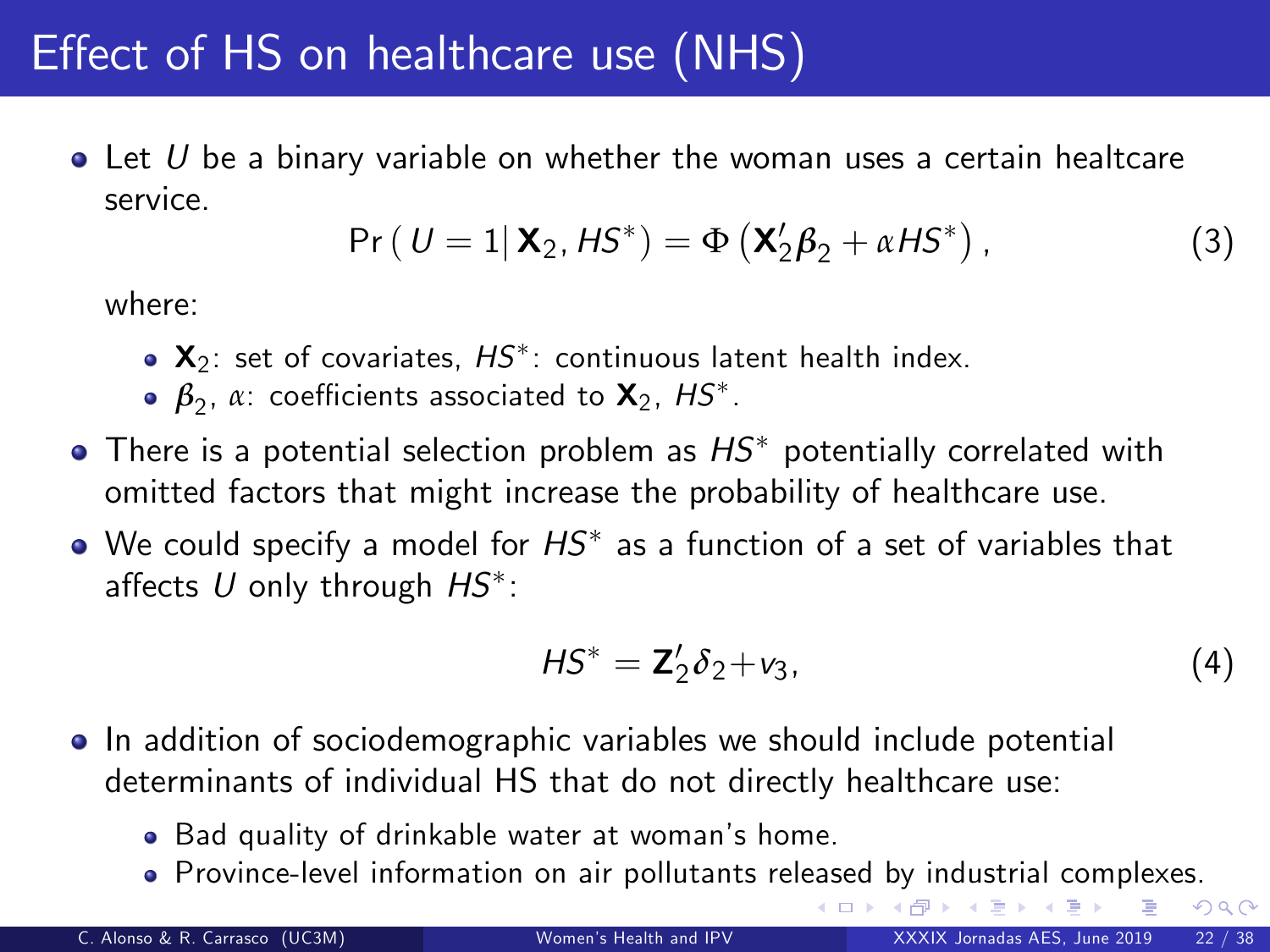#### Effect of HS on healthcare use: Estimation

- We follow Mallar's (1977) two-stage approach:
	- (i) Estimate a reduced form ordered probit for self-reported HS,

$$
Pr(HS = s | \mathbf{Z}_2) = Pr(\tau_{s-1} < HS^* < \tau_s), \ s = 1, \ldots, 5, \tag{5}
$$

to compute the predicted values  $HS^* = \mathbf{Z}'_2 \delta_2$ .

(ii) Estimate probits for use of healthcare services,

$$
Pr ( U = 1 | \mathbf{X}_2, HS^* ) = \Phi \left( \mathbf{X}_2^{\prime} \boldsymbol{\beta}_2 + \alpha \widehat{HS}^* \right).
$$
 (6)

(computation of the std. errors should account for the use of the generated regressor  $HS^*$  instead of the actual index  $HS^*$ ).

 $\bullet$  The AME of  $HS^*$  on the prob. of healthcare use is the sample avg. of

<span id="page-22-0"></span>
$$
\frac{\partial \Pr\left(U=1 | \mathbf{X}_2, \widehat{H} \widehat{S^*}\right)}{\partial H S^*} = \alpha \phi \left(\mathbf{X}_2' \boldsymbol{\beta}_2 + \alpha \widehat{H} \widehat{S^*}\right).
$$
 (7)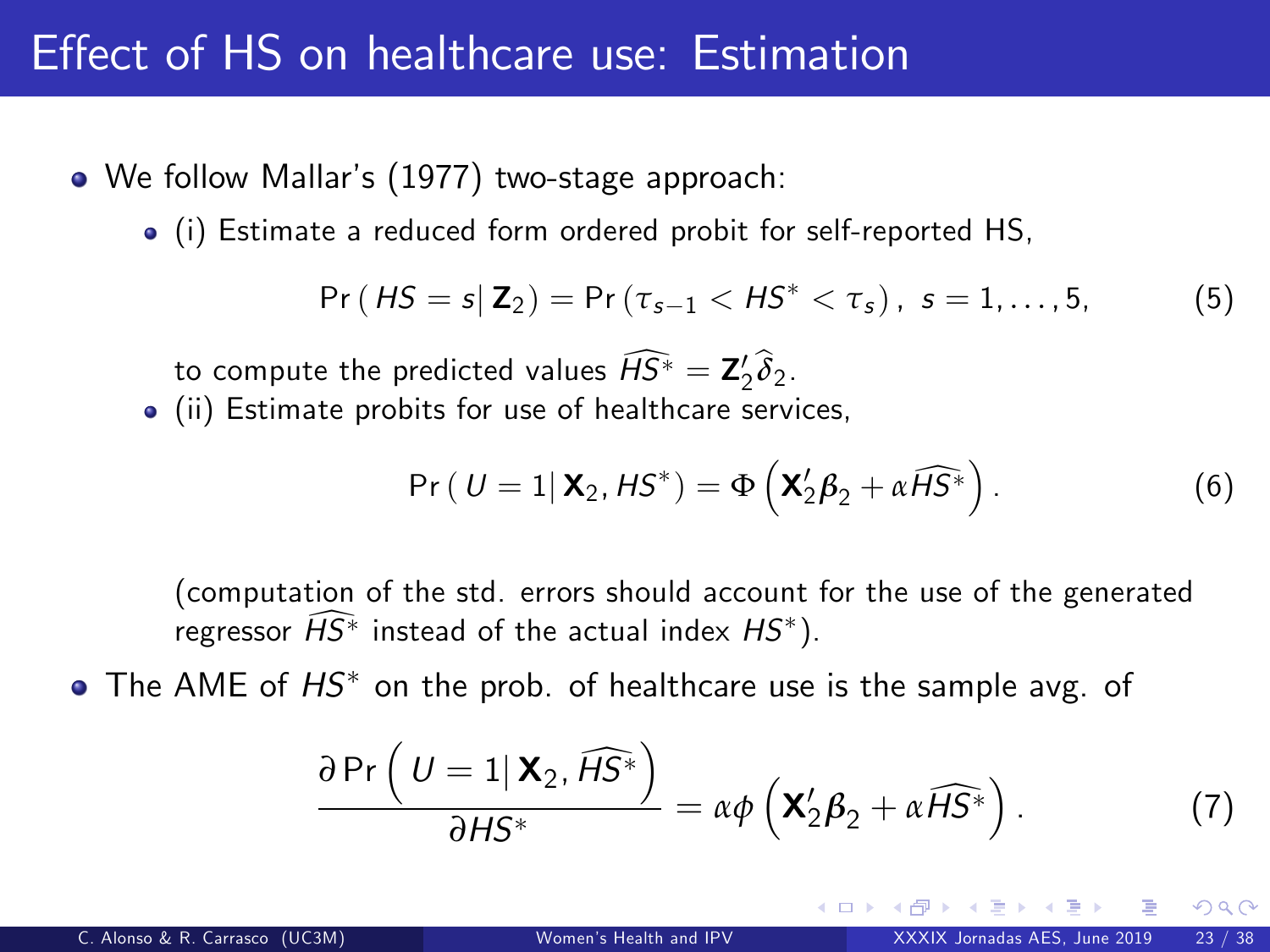## Effect of  $IPV$  on the use of healthcare services

- We combine the aforementioned estimates of the AME to estimate the impact of IPV on the probability of use of healthcare services.
- The ME of *IPV* on the health index  $HS^*$  estimated from model  $(1)$ - $(2)$  is,

$$
E(HS^*|X, IPV = 1) - E(HS^*|X, IPV = 0) = \gamma.
$$
 (8)

• The ME of  $HS^*$  on the probability of using health services is

<span id="page-23-1"></span><span id="page-23-0"></span>
$$
\frac{\partial \Pr\left(U=1 | \mathbf{X}_2, \widehat{H\mathcal{S}^*}\right)}{\partial H\mathcal{S}^*} = \alpha \phi \left(\mathbf{X}_2^{\prime} \boldsymbol{\beta}_2 + \alpha \widehat{H\mathcal{S}^*}\right).
$$
 (9)

• Our ME of interest is thus,

$$
Pr ( U = 1 | \mathbf{X}_2, HS^* (IPV = 1)) - Pr ( U = 1 | \mathbf{X}_2, HS^* (IPV = 0))
$$
 (10)  
=  $\alpha \phi \left( \mathbf{X}_2' \boldsymbol{\beta}_2 + \alpha \widehat{HS}^* \right) \times \gamma$ .

 $\bullet$  A measure of the "excess" healthcare cost due to IPV is this last figure, [\(10\)](#page-23-1), times the proportion of women affected by IPV.  $\Omega$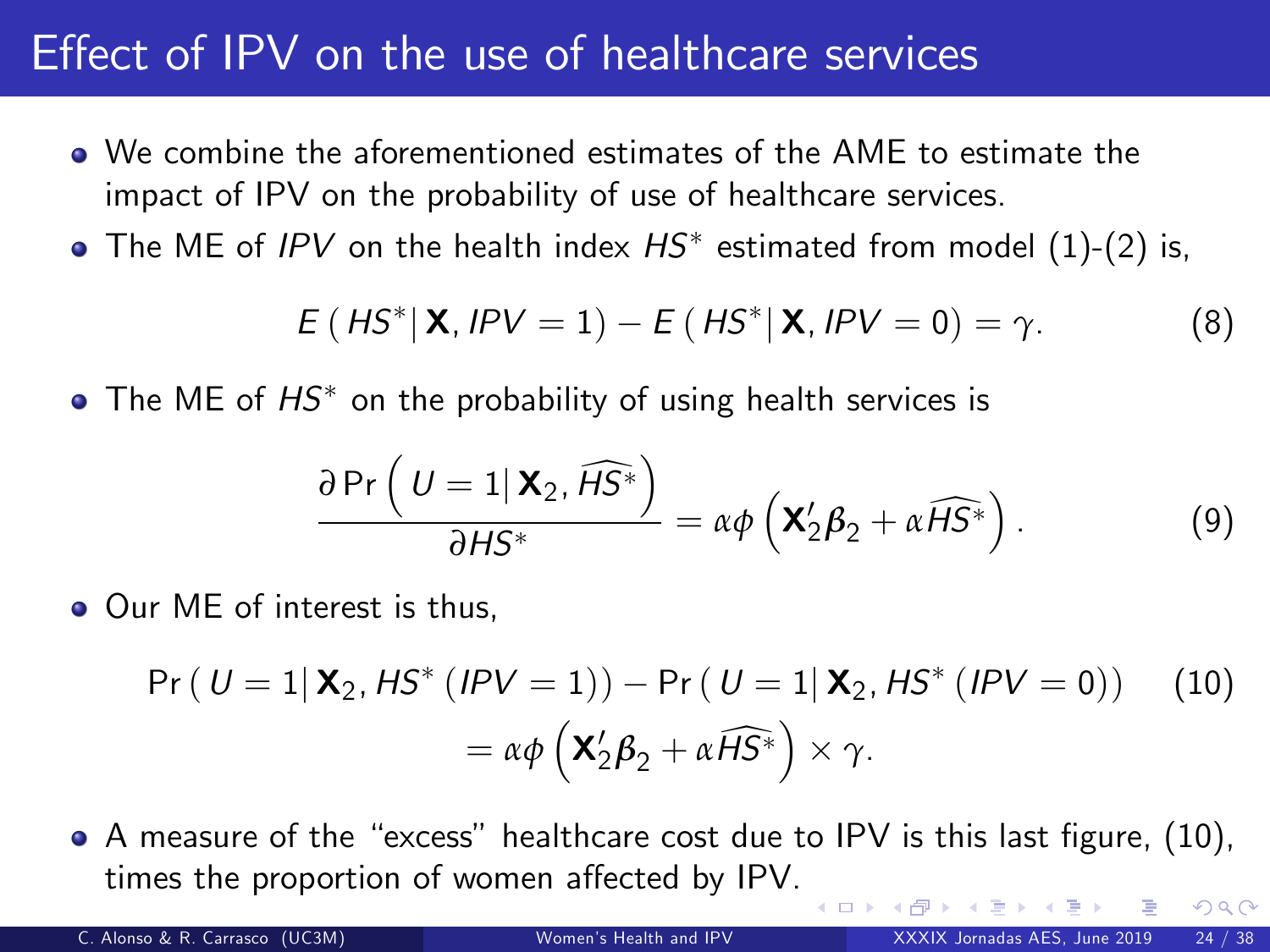## Compatibility of VAWS and NHS samples

- Following Arellano and Meghir (1992) we test whether the conditional distribution of the health status variable is the same in both samples.
- We pool both data sets and estimate a model for discrete health status given conditioning variables common to both data sets.
	- Allow for differences in slopes across samples and test for equality of coefficients across samples.
	- Consider differences in sampling criteria, which determine different weights to different provinces.

(Allowing for different province coefficients across samples).

- O We find that:
	- Equality of province coefficients across samples is rejected.
	- But equality of coefficients of the covariates across samples is not rejected.
- **•** Hence, after controlling for province of residence, both samples are compatible.

<span id="page-24-0"></span> $\Omega$ 

**K ロ ▶ K 何 ▶ K**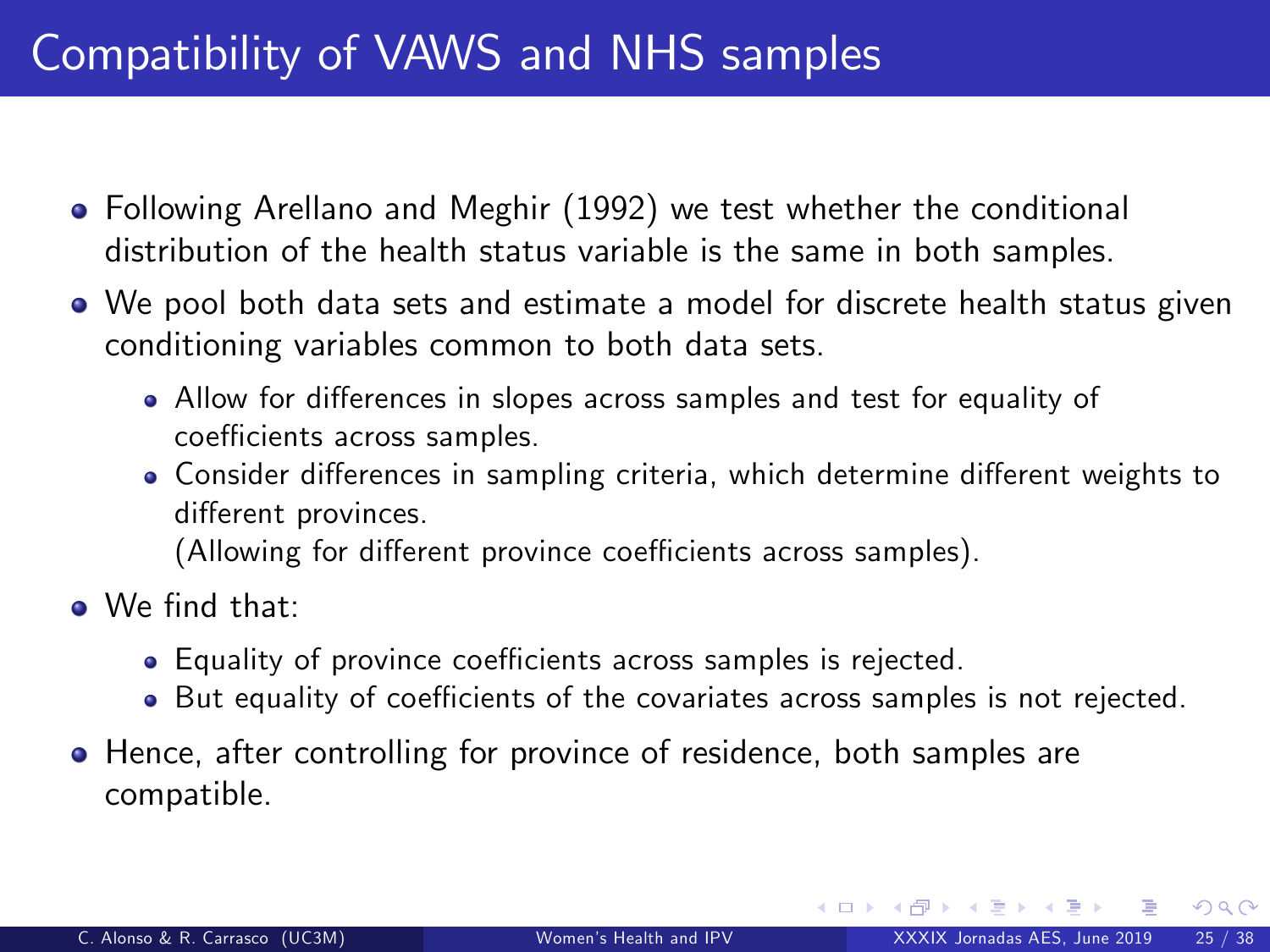## Table 8: ML estimates of woman HS and IPV

|                              | Single eq.             | Two-equation           |                     |
|------------------------------|------------------------|------------------------|---------------------|
|                              |                        | (11)                   |                     |
|                              | Health                 | Health                 | IPV                 |
| <b>IPV</b>                   | $-0.3327$ <sup>§</sup> | $-0.5369$ <sup>+</sup> |                     |
|                              | (0.0532)               | (0.2203)               |                     |
| IPV awareness: non relatives |                        |                        | 0.1821 <sup>§</sup> |
|                              |                        |                        | (0.0696)            |

**∢ ロ ▶ 《 何** 

 $299$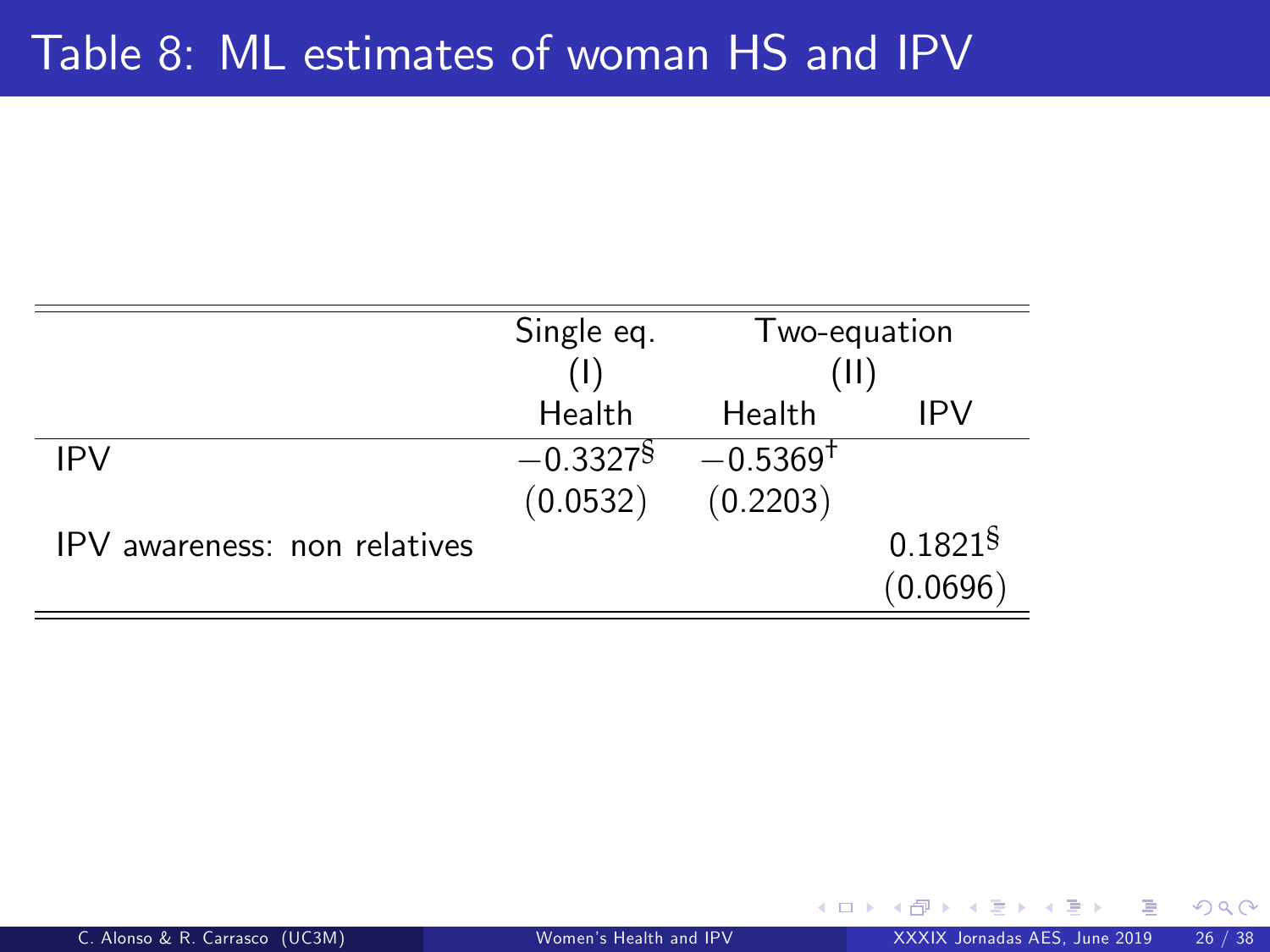| Health status | Single eq.             | Two-equation           |
|---------------|------------------------|------------------------|
|               |                        | ( I I )                |
| Very bad      | $0.0158$ <sup>§</sup>  | $0.0299*$              |
|               | (0.0034)               | (0.0178)               |
| Bad           | $0.0264$ <sup>§</sup>  | $0.0459^{+}$           |
|               | (0.0050)               | (0.0227)               |
| Mediocre      | $0.0661$ <sup>§</sup>  | $0.1040^{\$}$          |
|               | (0.0105)               | (0.0388)               |
| Good          | $-0.0456$ <sup>§</sup> | $-0.0864*$             |
|               | (0.0098)               | (0.0486)               |
| Very good     | $-0.0627$ <sup>§</sup> | $-0.0934$ <sup>§</sup> |
|               | (0.0088)               | (0.0304)               |

4 0 8 4

 $299$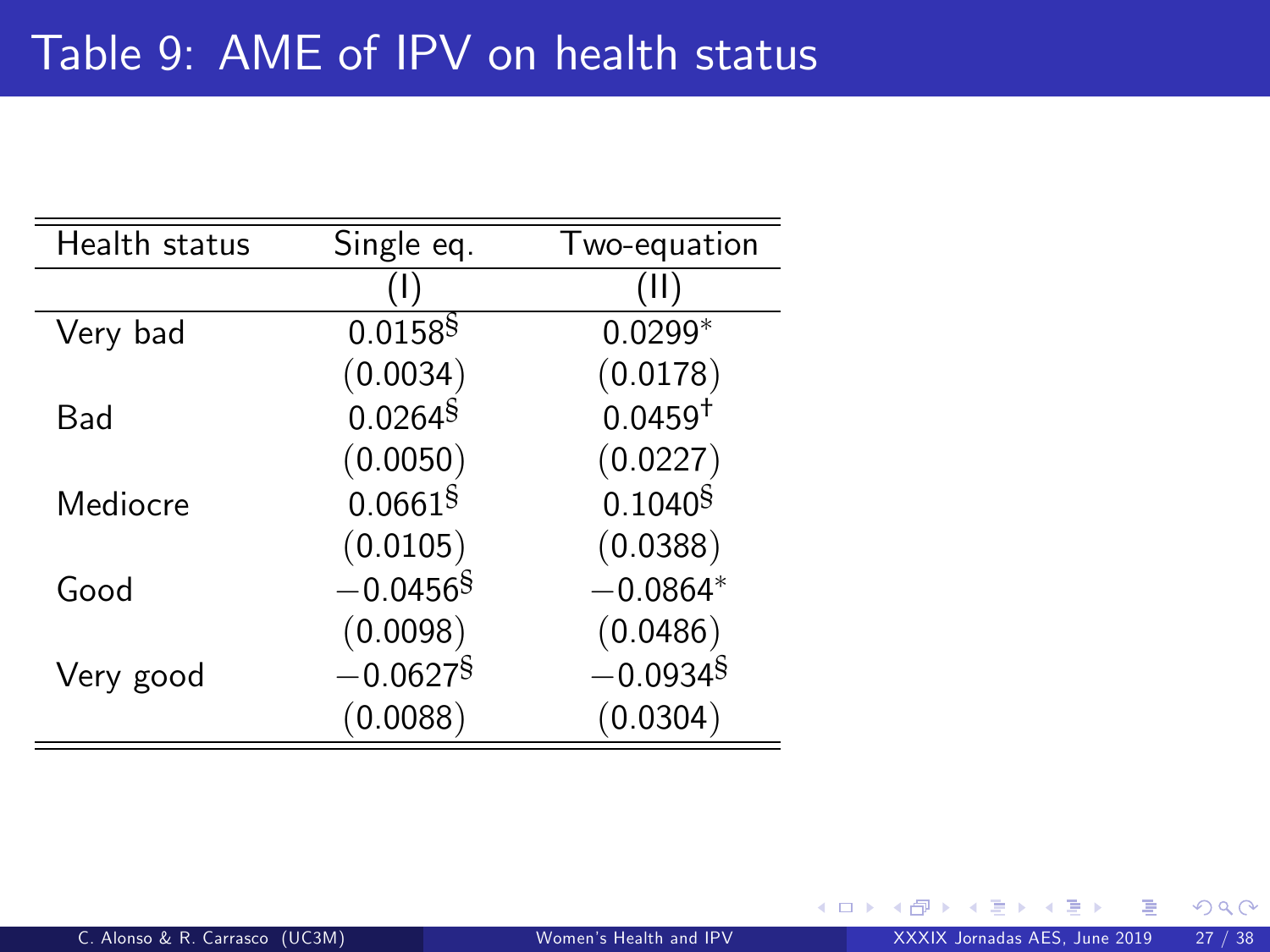- Our instrument is a strong predictor of IPV.
	- (p-value  $= 0.0088$ ).
	- AME of instrument on IPV: being aware that some non-relative female is victim of IPV increases IPV risk by 3.4 p.p.
- We observe a damaging effect of IPV on health.
	- Its estimated effect is much larger when endogeneity of IPV is accounted for.
- The AMEs are positive for the three worst health states.
	- The magnitudes of the estimated AMEs of the two-eq model double those from the single equation model.
	- And the magnitudes of the effects are substantial.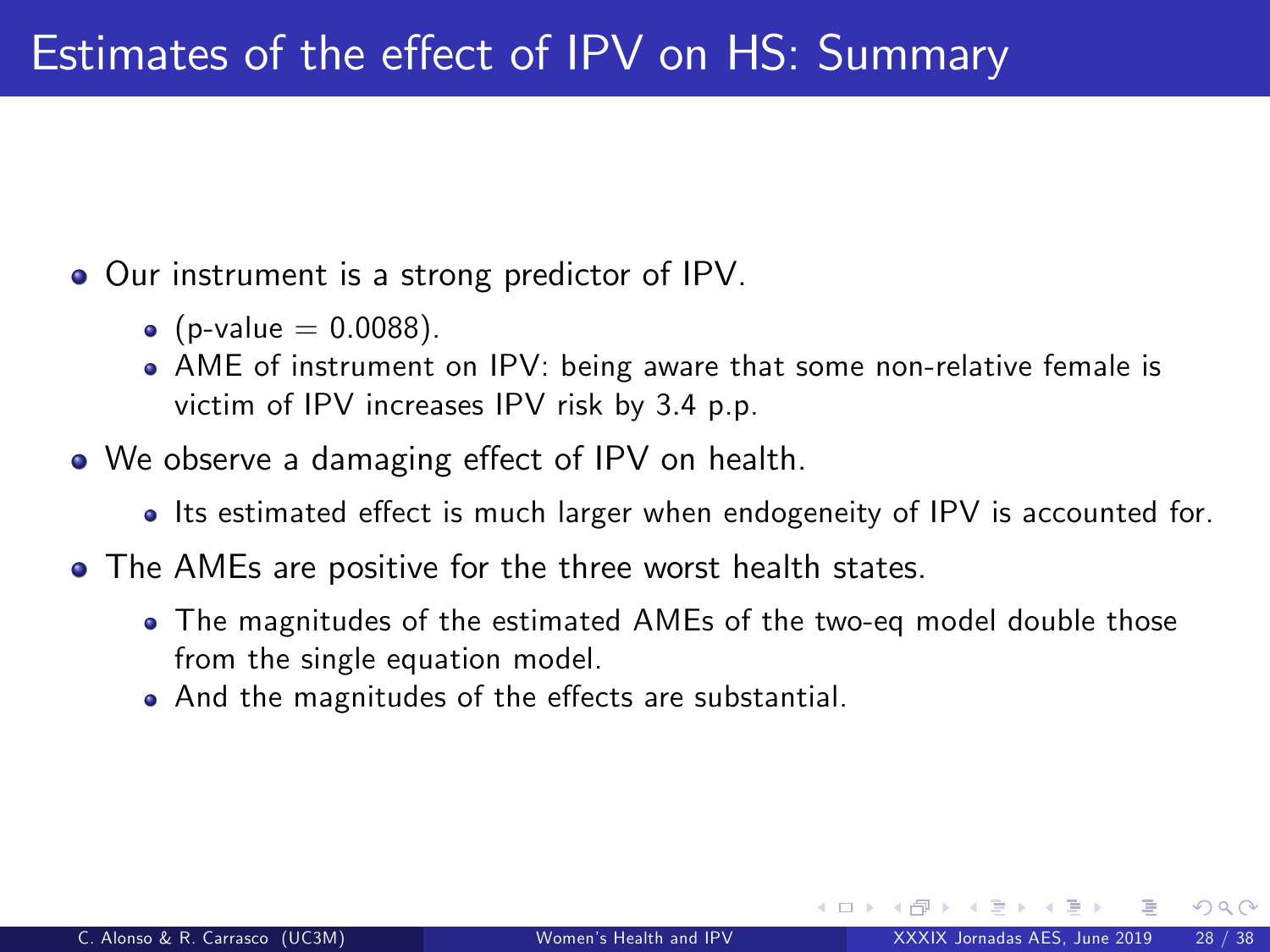- On average, the exogenous presence of IPV makes 18 p.p. more likely any of the three worst health states.
	- Probability in three worst states is 1.7 times higher for abused than for non abused women.
- Enjoying any two best health states is 8.6 and 9.3 p.p. less likely for abused than for non abused women (0.8 and 0.4 times lower)
	- $\bullet$  Estimated probability of enjoying a very good health state decreases from 16% for non-abused women to less than 7% for abused women.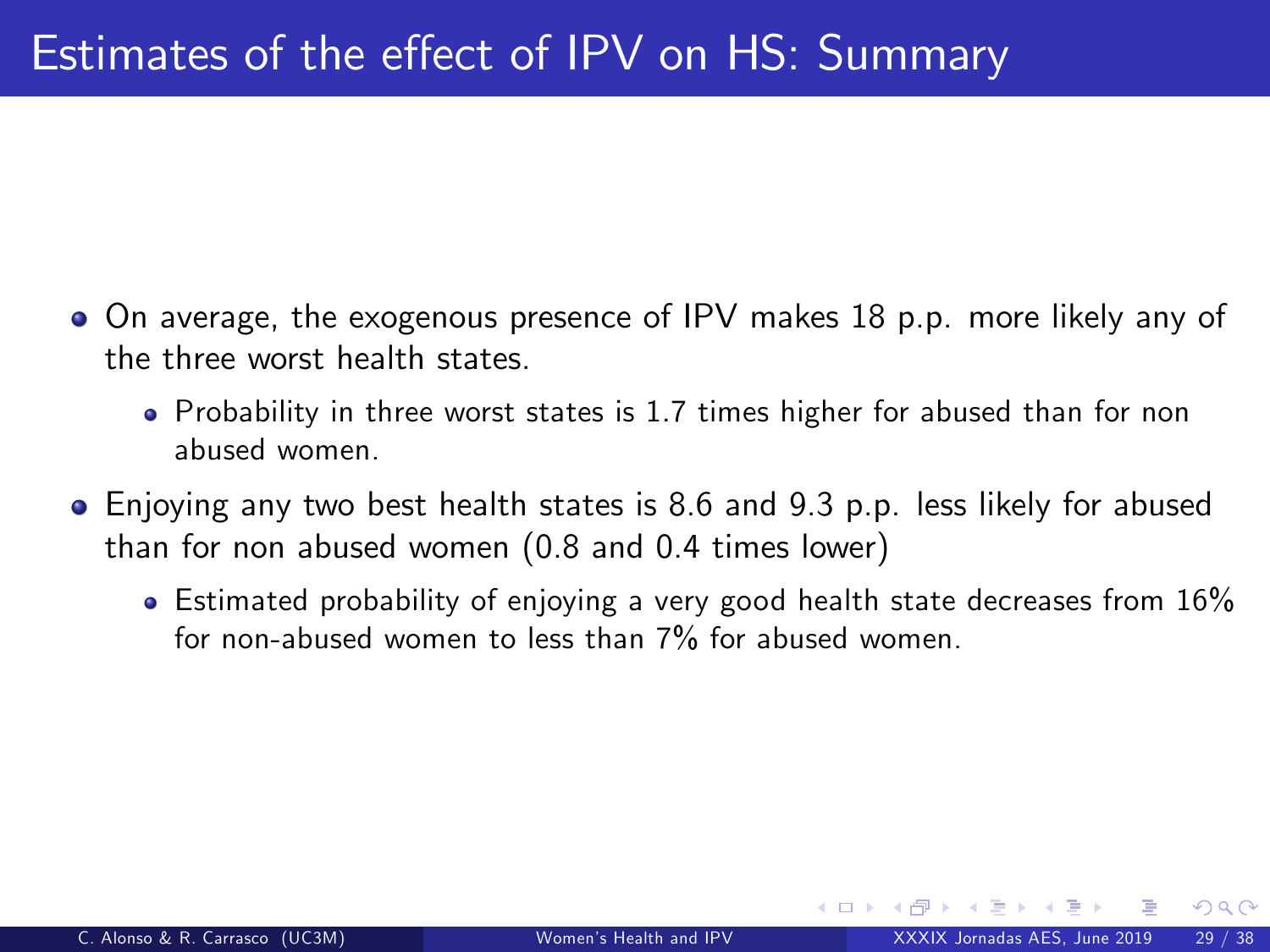#### Estimates of the effect of HS on use of health services Reduced form model of HS

- We use as instruments
	- Bad quality of tap water at woman's home.
	- Province-level information of industrial emissions of air pollutants.
- We find strong evidence of instrument relevance.

4 **D** F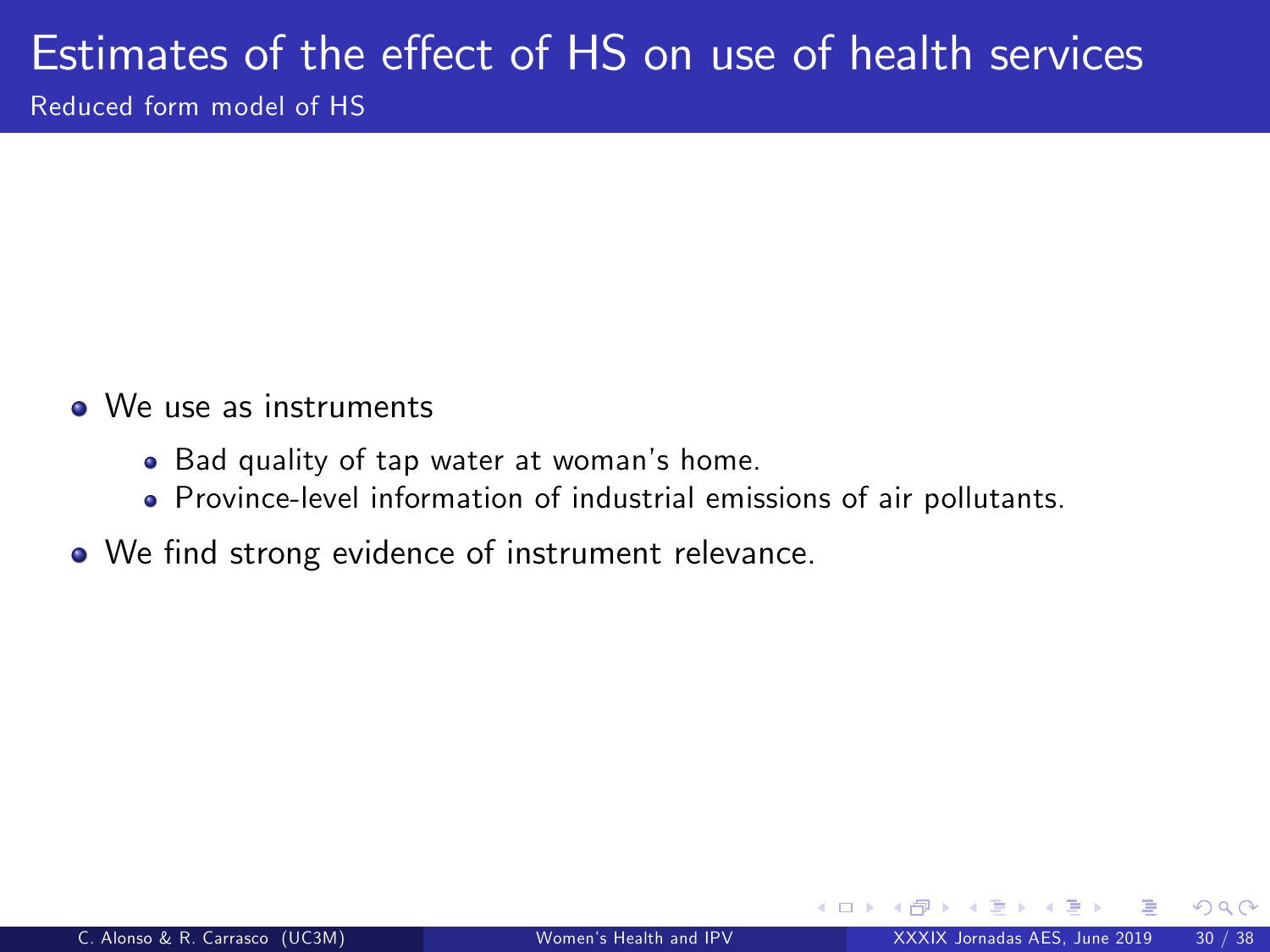|                  | (1)             | (2)                    | (3)                    |
|------------------|-----------------|------------------------|------------------------|
| Variable         | Hospitalization | Emergency              | Sedatives and/or       |
|                  |                 | care                   | antidepressants        |
| $\widehat{H}S^*$ | $-0.2856$       | $-0.5128$ <sup>§</sup> | $-0.6779$ <sup>§</sup> |
|                  | (0.1751)        | (0.1323)               | (0.1874)               |

つへへ

4 0 8 1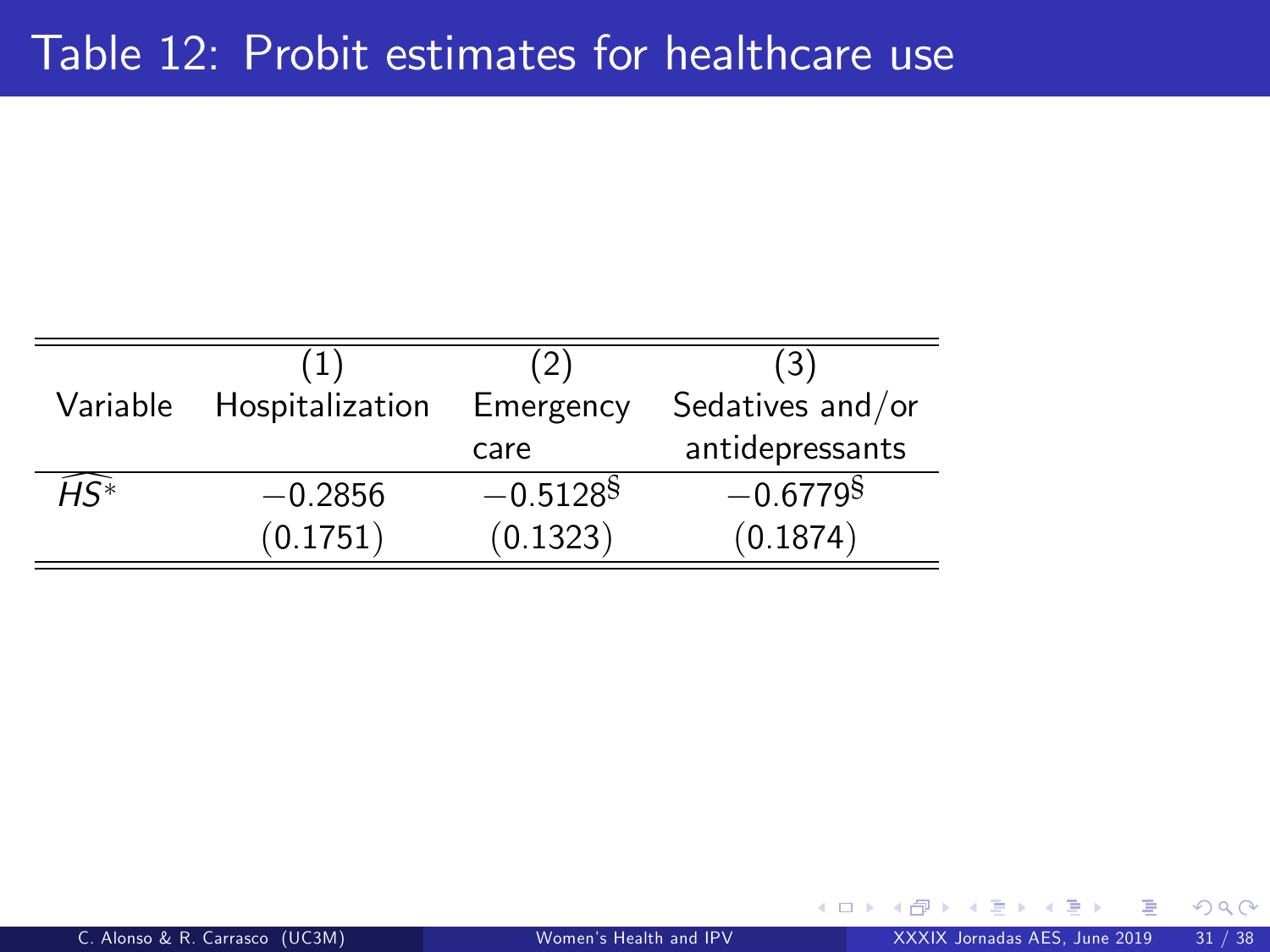|                  | (1)             | (2)                    | (3)              |
|------------------|-----------------|------------------------|------------------|
| Variable         | Hospitalization | Emergency              | Sedatives and/or |
|                  |                 | care                   | Antidepressants  |
| $\widehat{H}S^*$ | $-0.0499$       | $-0.1658$ <sup>§</sup> | $-0.1240§$       |
|                  | (0.0306)        | (0.0427)               | (0.0346)         |

4 0 8 4

 $299$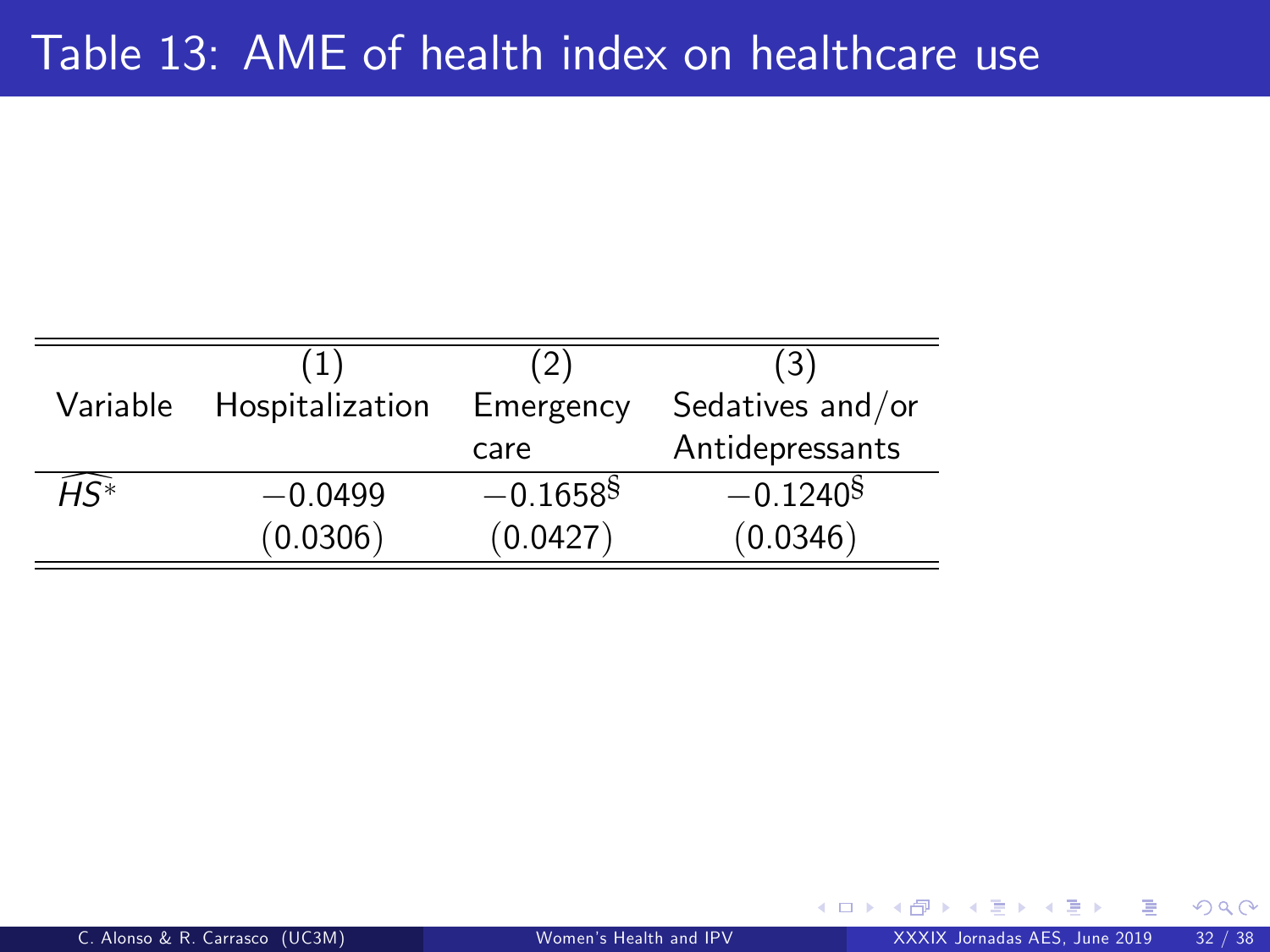# Estimates of the effect of health index on use of health services

Probit estimates for healthcare use

- $\widehat{\phantom{a}}$   $\widehat{HS}^*$  has a negative effect on the use of the three healthcare services
	- But effects significant only for emergency care and sedatives.
- $\bullet$  Increasing  $\widehat{HS}^*$  by 1 unit leads to a 16.6 point and 12.4 point decrease in the probability of using emergency care and consuming sedatives, respectively.
	- 1 std.dev. increase in  $\widehat{HS}^*$  (i.e. approx. a 2-levels increase in health status), would reduce the probability of using emergency care by 7 p.p., and the probability of consuming sedatives or antidepressants by 5.2 p.p.
	- . These magnitudes significant and relevant too!! (note that unconditional probabilities of emergency care use and sedatives consumption are, 28.1% and 12.3% respectively).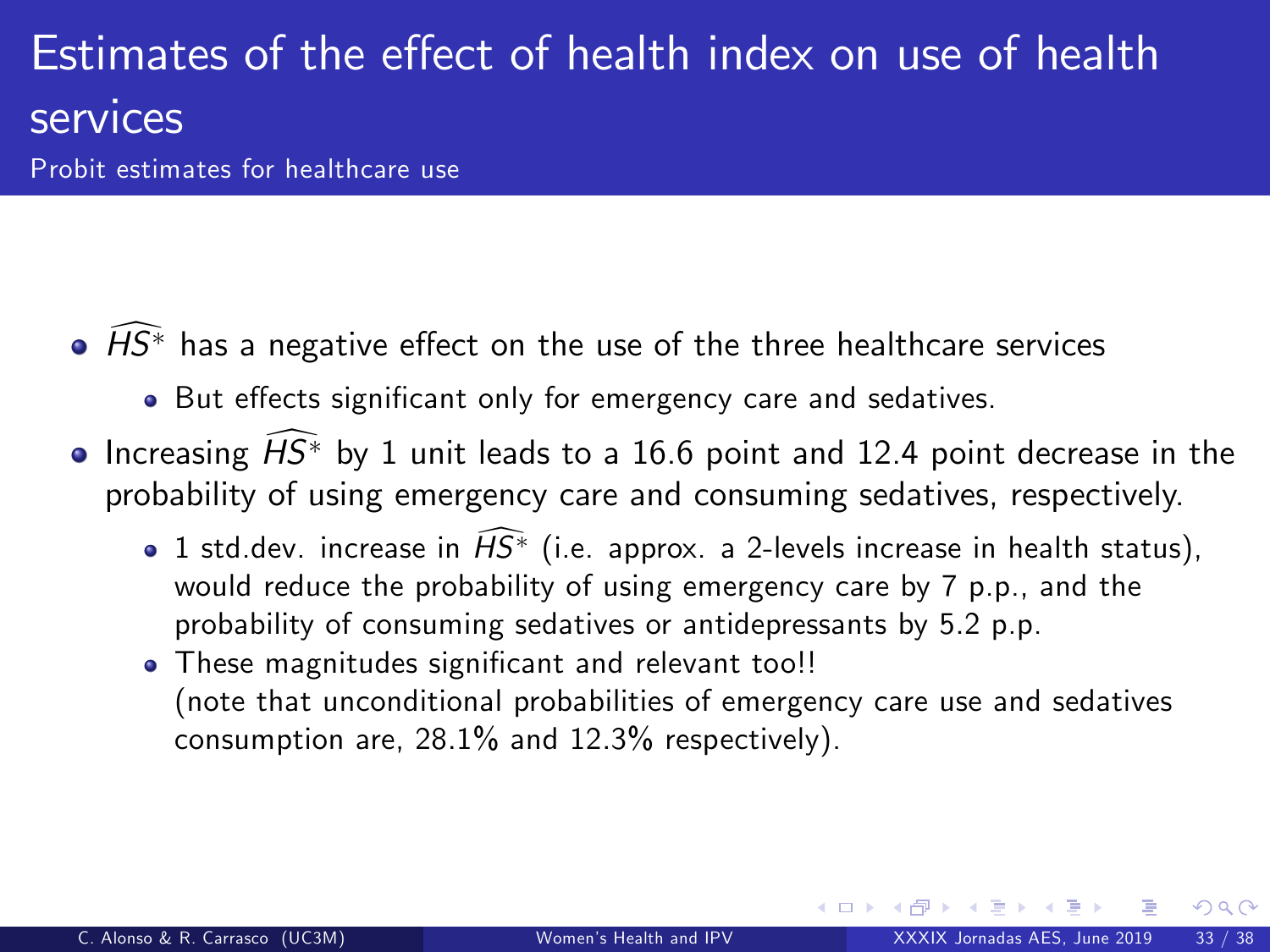| Variable | Hospitalization | Emergency | Sedatives/      |
|----------|-----------------|-----------|-----------------|
|          |                 | care      | Antidepressants |
| IPV      | 0.0268          | 0.0890    | 0.0666          |

**∢ ロ ▶ 《 何** 

 $299$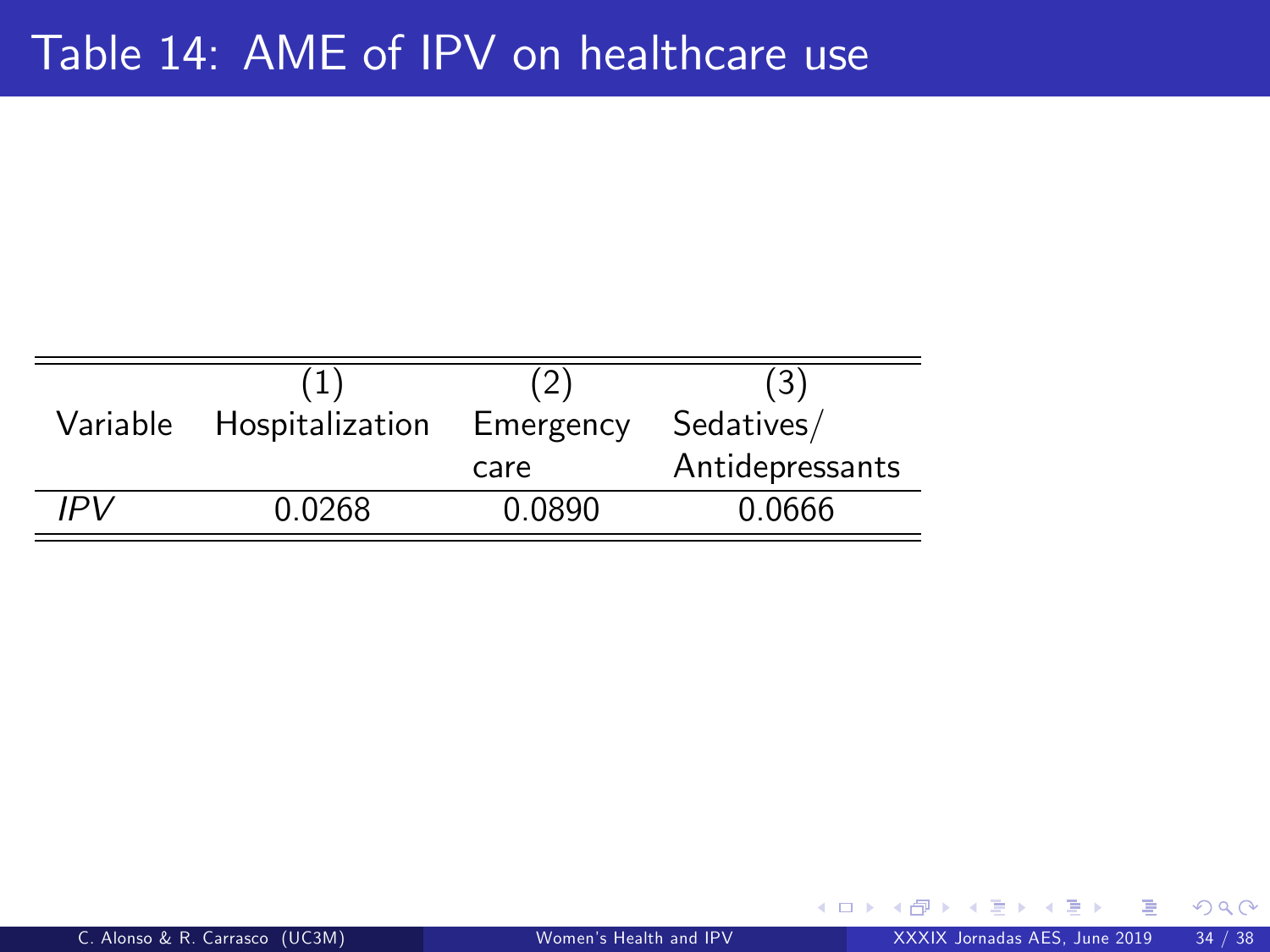# Estimates of the effect of IPV on use of health services

Implications on healthcare costs

- IPV increases the probability of using emergency care and consuming sedatives by 8.9 and 6.7 p.p., respectively.
- $\bullet$  As IPV incidence is 12%  $\Rightarrow$  1.07% of the cost of the emergency care and 0.8% of cost of sedatives is due to the existence of IPV.
	- Total medical expenses for nervous system amounted to 2, 229 million euros in Spain in 2018. Hence, about 18 millions could be saved in the absence of IPV (70% of the budget for preventing IPV of the Spanish Ministry of Health, Social Services and Equality).
	- Total cost of the emergency services is around 3, 000 million euros in 2015. Hence, the overall cost in the absence of IPV would have decreased by 30 million euros

 $\Omega$ 

**← ロ ▶ → ← 同**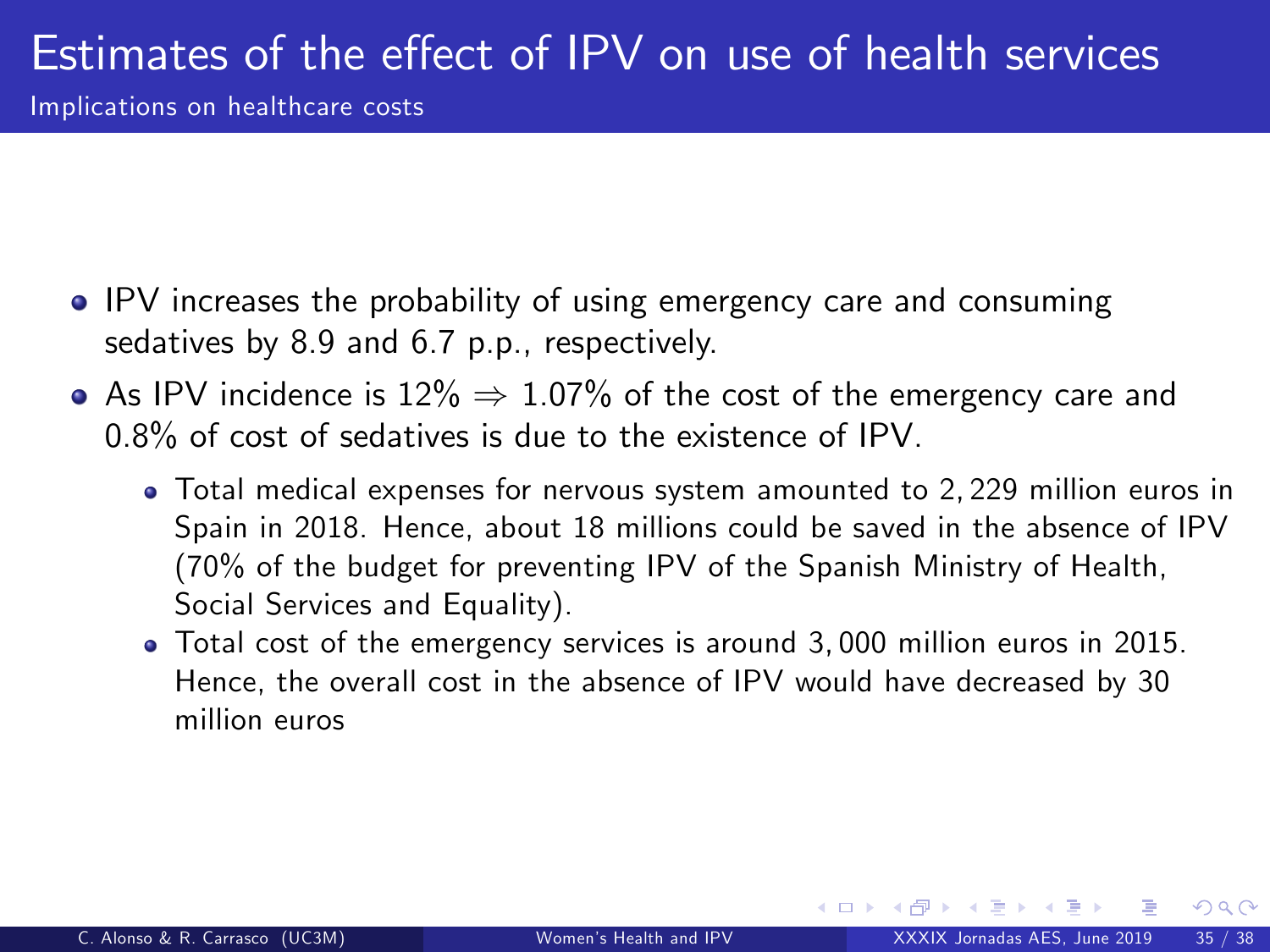# Estimates of the effect of IPV on use of health services

Implications on healthcare costs

- In 2013, public health expenditure amounted to 61, 710 million euros in Spain.
- **If we extrapolate the percentage excess cost for the whole public health** system (around 1%), absence of IPV would save about 600 million euros.
- These estimated savings just consider the direct impact of IPV through the excess use of healthcare services by victimized women.
- Indirect effects through negative outcomes on children who witness marital violence (Heise, 1998) have not been accounted for.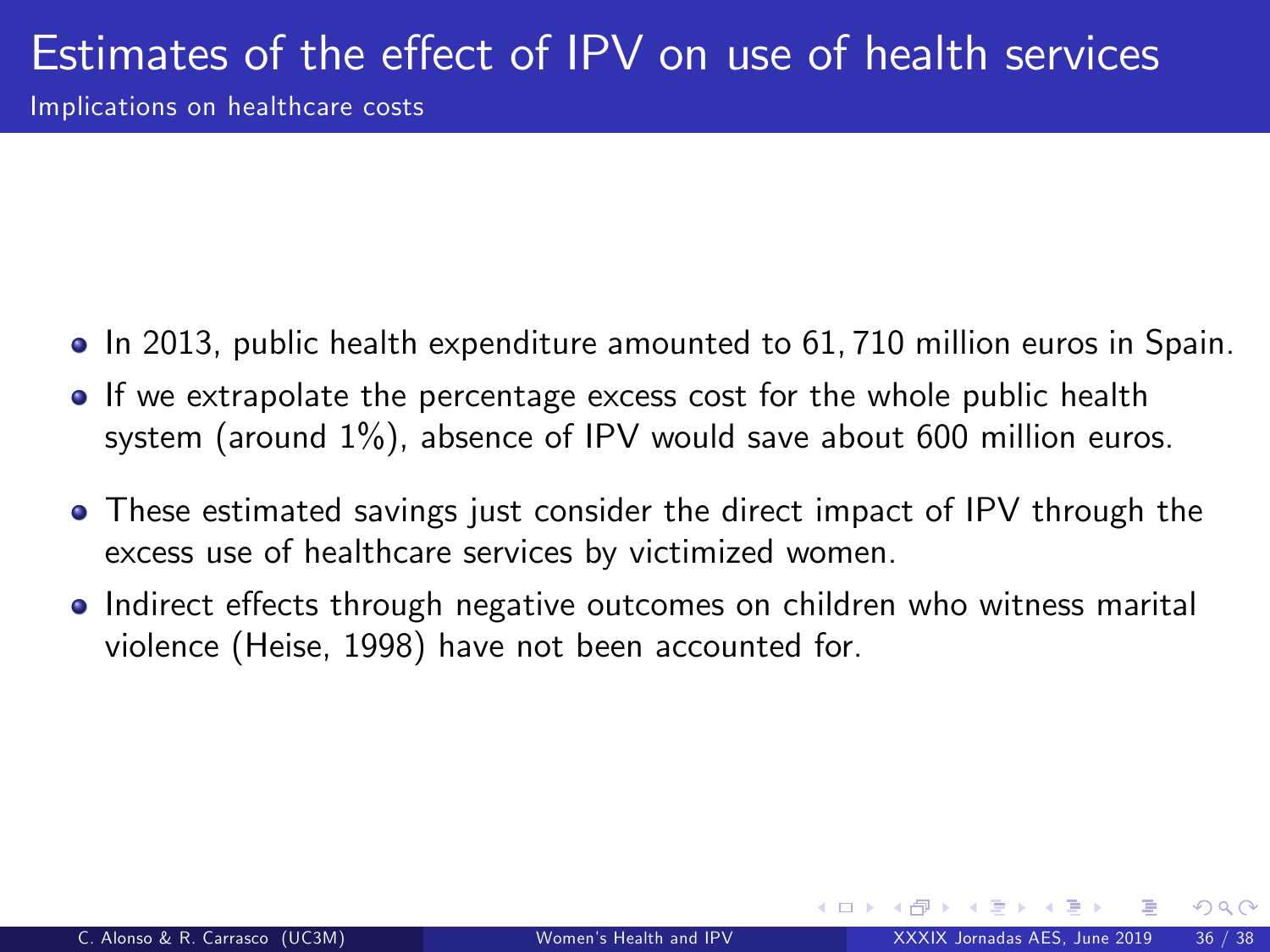## **Conclusions**

- We have addressed the consequences of IPV suffered by Spanish adult women on victims' health and on the excess health care use.
	- We have combined information from two different, representative samples, for the same year, after checking its (conditional) compatibility.
	- We have accounted for potential endogeneity of the two main covariates, IPV and HS, using exogenous sources of variation based on individual information and on geographical variation.
- Our estimation results using the VAWS show that the probabilities of suffering very bad or bad health are about 3 and 2 times, respectively, significantly higher for abused than for non abused women.
- Combining the previous effect with the AME of HS on healthcare use, we find that IPV increases the probability of using emergency services and consuming sedatives by 8.9 and 6.7 p.p., respectively.
- $\bullet$  Our results suggest and excess cost of 1.07% of emergency care services and 0.8% of sedatives and antidepressants consumption due to the existence of IPV.

 $\Omega$ 

 $\left\{ \begin{array}{ccc} \square & \rightarrow & \left\{ \bigcap \mathbb{P} \right\} & \left\{ \begin{array}{ccc} \square & \rightarrow & \left\{ \end{array} \right\} \end{array} \right.$